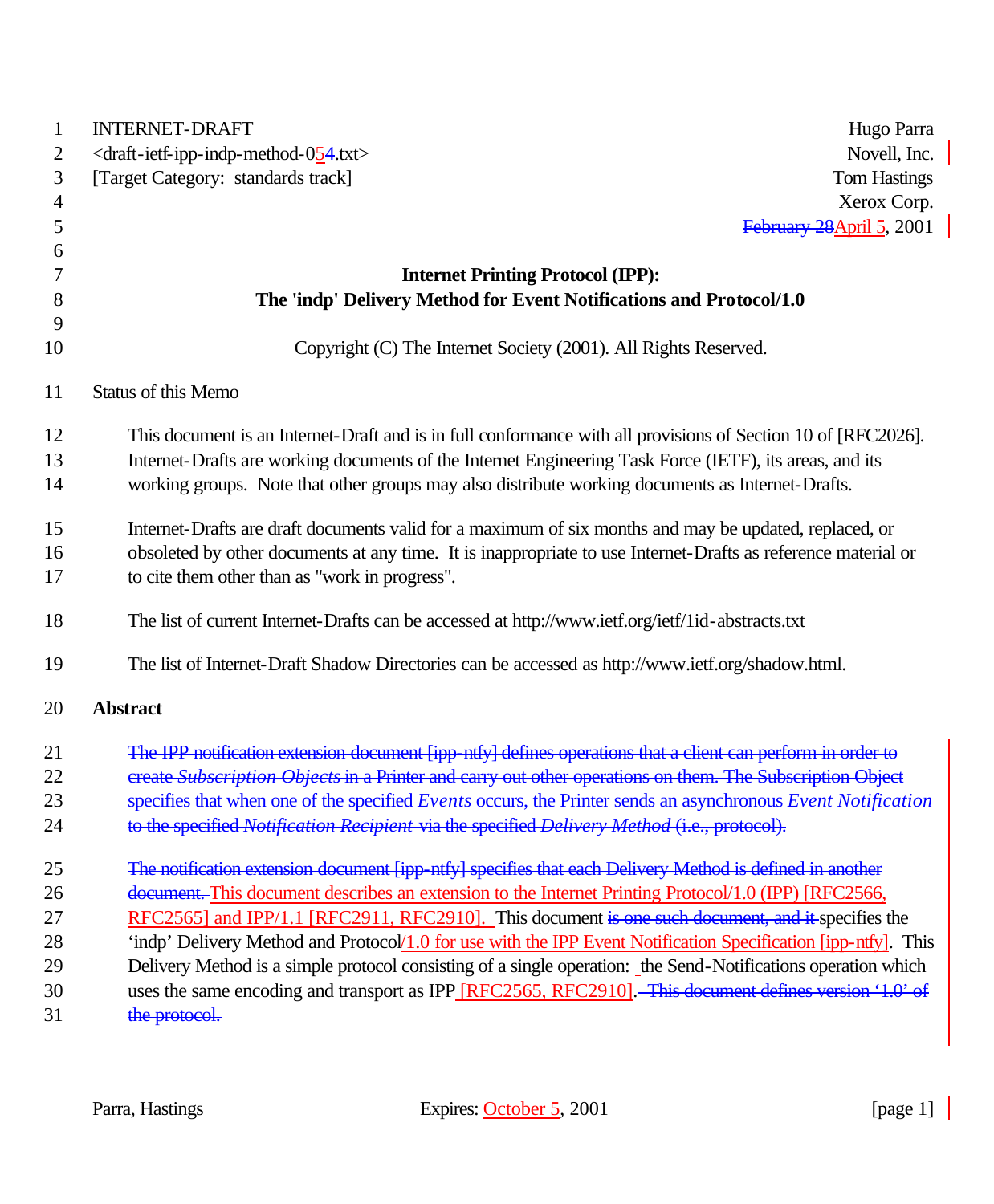- For this Delivery Method, when an Event occurs, the Printer immediately sends (pushes) an Event Notification
- via the Send-Notifications operation to the Notification Recipient specified in the Subscription Object. The
- Event Notification content consists of Machine Consumable attributes and a Human Consumable "notify-text"
- attribute. The Notification Recipient returns a response to the Printer.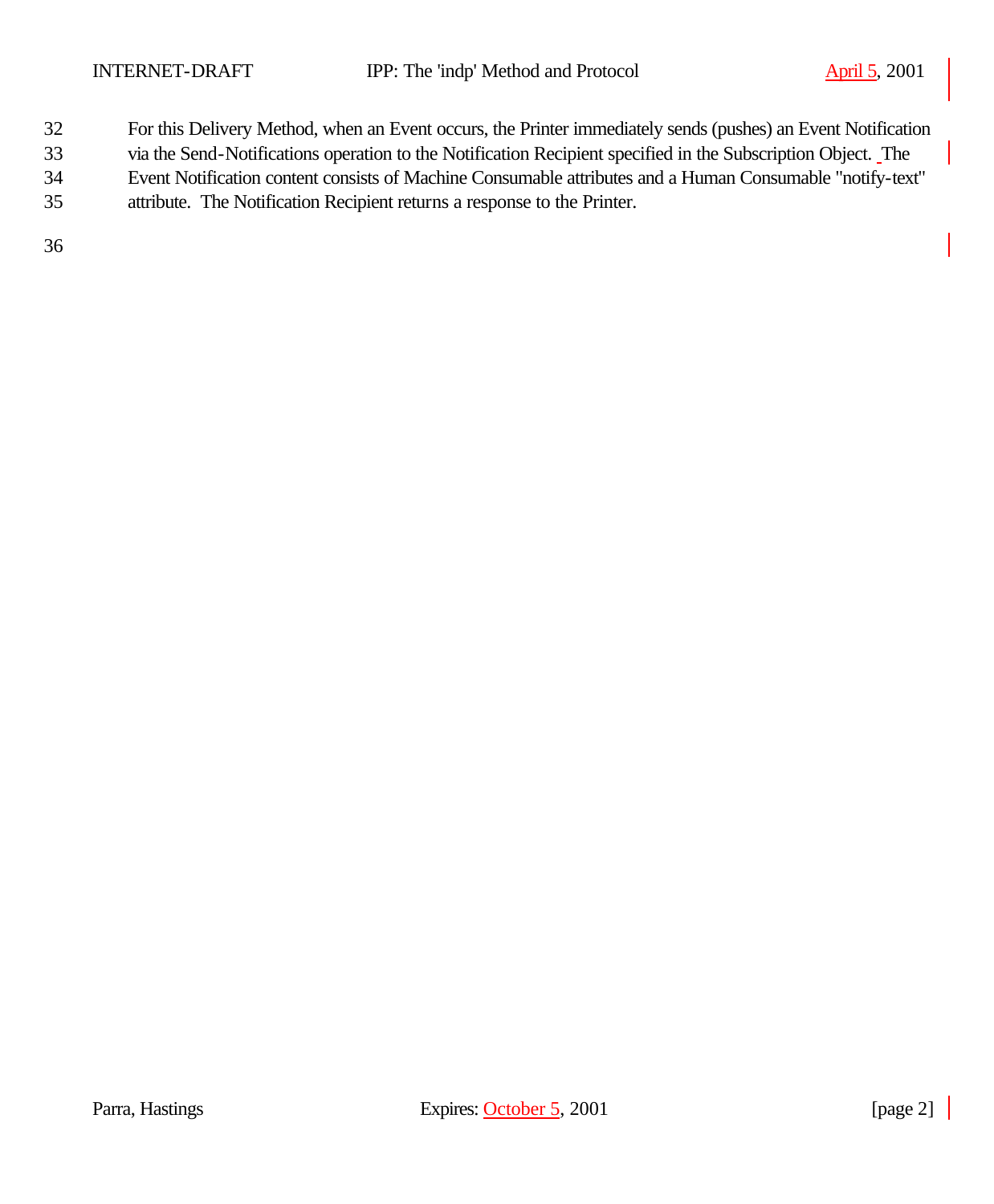| 36 | The full set of IPP documents includes:                                                                              |
|----|----------------------------------------------------------------------------------------------------------------------|
| 37 | Design Goals for an Internet Printing Protocol [RFC2567]                                                             |
| 38 | Rationale for the Structure and Model and Protocol for the Internet Printing Protocol [RFC2568]                      |
| 39 | Internet Printing Protocol/1.1: Model and Semantics [RFC2911]                                                        |
| 40 | Internet Printing Protocol/1.1: Encoding and Transport [RFC2910]                                                     |
| 41 | Internet Printing Protocol/1.1: Implementer's Guide [ipp-iig]                                                        |
| 42 | Mapping between LPD and IPP Protocols [RFC2569]                                                                      |
| 43 | Internet Printing Protocol (IPP): IPP Event Notification Specification [ipp ntfy]                                    |
| 44 |                                                                                                                      |
| 45 | The "Design Goals for an Internet Printing Protocol" document takes a broad look at distributed printing             |
| 46 | functionality, and it enumerates real-life scenarios that help to clarify the features that need to be included in a |
| 47 | printing protocol for the Internet. It identifies requirements for three types of users: end users, operators, and   |
| 48 | administrators. It calls out a subset of end user requirements that are satisfied in IPP/1.0. A few OPTIONAL         |
| 49 | operator operations have been added to IPP/1.1.                                                                      |
| 50 | The "Rationale for the Structure and Model and Protocol for the Internet Printing Protocol" document                 |
| 51 | describes IPP from a high level view, defines a roadmap for the various documents that form the suite of IPP         |
| 52 | specification documents, and gives background and rationale for the IETF working group's major decisions.            |
| 53 | The "Internet Printing Protocol/1.1: Model and Semantics" document describes a simplified model with                 |
| 54 | abstract objects, their attributes, and their operations that are independent of encoding and transport. It          |
| 55 | introduces a Printer and a Job object. The Job object optionally supports multiple documents per Job. It also        |
| 56 | addresses security, internationalization, and directory issues.                                                      |
| 57 | The "Internet Printing Protocol/1.1: Encoding and Transport" document is a formal mapping of the abstract            |
| 58 | operations and attributes defined in the model document onto HTTP/1.1 [RFC2616]. It defines the encoding             |
| 59 | rules for a new Internet MIME media type called "application/ipp". This document also defines the rules for          |
| 60 | transporting a message body over HTTP whose Content-Type is "application/ipp". This document defines a               |
| 61 | new scheme named 'ipp' for identifying IPP printers and jobs.                                                        |
| 62 | The "Internet Printing Protocol/1-1: Implementer's Guide" document gives insight and advice to implementers          |
| 63 | of IPP clients and IPP objects. It is intended to help them understand IPP/1.1 and some of the considerations        |
| 64 | that may assist them in the design of their client and/or IPP object implementations. For example, a typical         |
| 65 | order of processing requests is given, including error checking. Motivation for some of the specification            |
| 66 | decisions is also included.                                                                                          |
| 67 | The "Mapping between LPD and IPP Protocols" document gives some advice to implementers of gateways                   |
| 68 | between IPP and LPD (Line Printer Daemon) implementations.                                                           |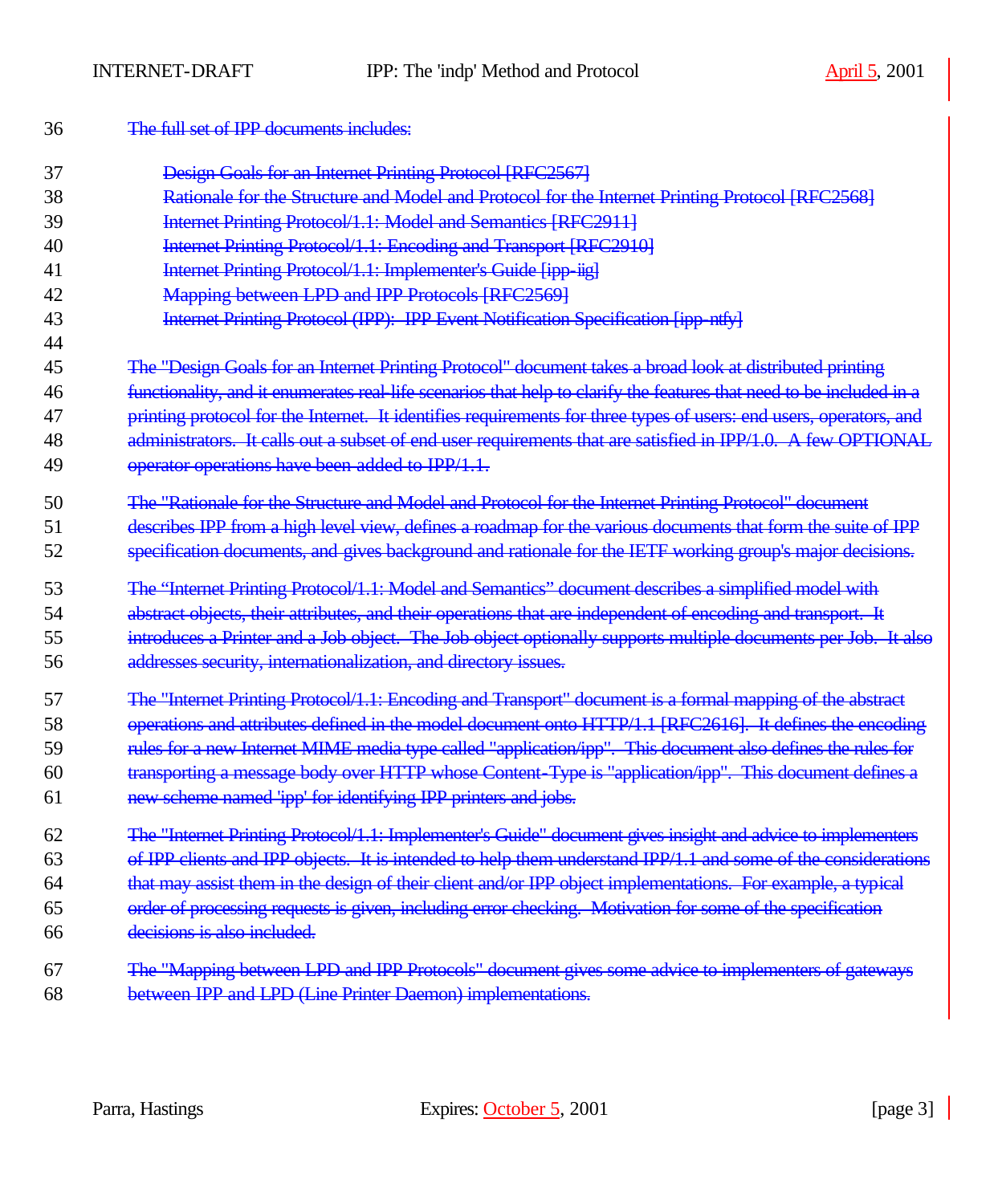- The "Internet Printing Protocol (IPP): IPP Event Notification Specification" document defines the semantics
- for Subscription Creation Operations and the requirements for other Delivery Method documents to define a
- Delivery Method to carry an Event Notifications to a Notification Recipient.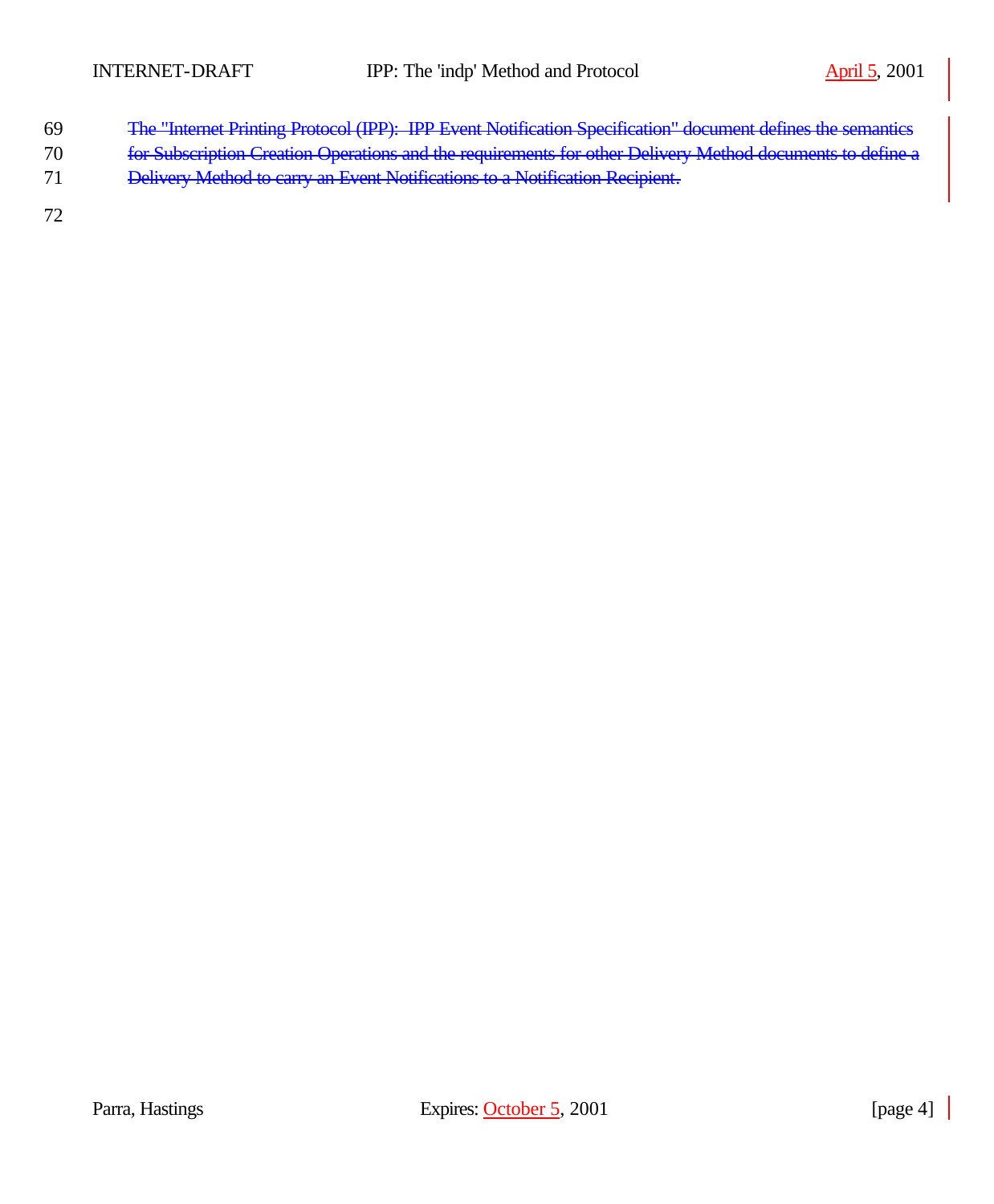| 72  |                          |                          |                  |
|-----|--------------------------|--------------------------|------------------|
| 73  | <b>Table of Contents</b> |                          |                  |
| 74  | Introduction 7<br>1      |                          |                  |
| 75  | $\overline{2}$           |                          |                  |
| 76  | 3                        |                          |                  |
| 77  | $\overline{4}$           |                          |                  |
| 78  | 5                        |                          |                  |
| 79  | 5.1                      |                          |                  |
| 80  | 5.2                      |                          |                  |
| 81  | 5.2.1                    |                          |                  |
| 82  | 5.3                      |                          |                  |
|     |                          |                          |                  |
| 83  | 6                        |                          |                  |
| 84  | 6.1                      |                          |                  |
| 85  | 6.2                      |                          |                  |
| 86  | 6.2.1                    |                          |                  |
| 87  | 6.2.2                    |                          |                  |
| 88  | 7                        |                          |                  |
| 89  | 8                        |                          |                  |
| 90  | 8.1                      |                          |                  |
| 91  | 8.1.1                    |                          |                  |
| 92  | 8.1.2                    |                          |                  |
| 93  | 9                        |                          |                  |
| 94  | 9.1                      |                          |                  |
| 95  | 9.1.1                    |                          |                  |
| 96  | 9.1.2                    |                          |                  |
| 97  | 9.2                      |                          |                  |
| 98  | 9.2.1                    |                          |                  |
| 99  | 9.2.2                    |                          |                  |
| 100 | 10                       |                          |                  |
| 101 | 10.1                     |                          |                  |
| 102 | 10.2                     |                          |                  |
| 103 | 11                       |                          |                  |
| 104 | 11.1                     |                          |                  |
| 105 | 11.2                     |                          |                  |
| 106 | 12                       |                          |                  |
|     | Parra, Hastings          | Expires: October 5, 2001 | [page 5] $\vert$ |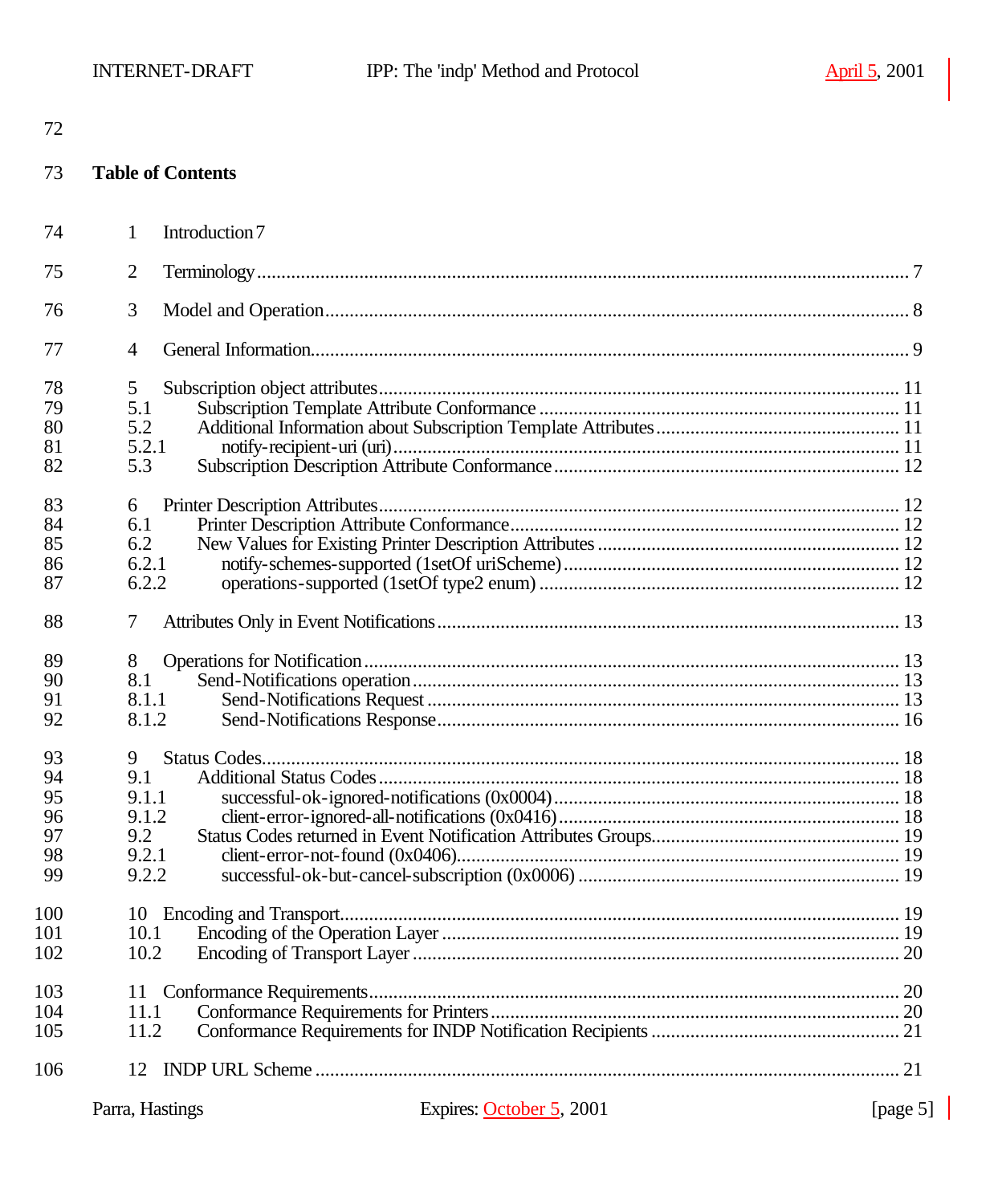| 107<br>108<br>109<br>110<br>111<br>112<br>113 | 12.1<br>12.2<br>12.3<br>12.4<br>12.5<br>12.5.1<br>12.5.2                                  |  |
|-----------------------------------------------|-------------------------------------------------------------------------------------------|--|
| 114<br>115<br>116<br>117<br>118<br>119        | 13.1<br>13.2<br>13.2.1<br>13.2.2<br>13.3                                                  |  |
| 120                                           |                                                                                           |  |
| 121<br>122                                    | 15.1                                                                                      |  |
| 123                                           | 16 References 27                                                                          |  |
| 124                                           | 17                                                                                        |  |
| 125                                           | 18                                                                                        |  |
| 126<br>127                                    | 19                                                                                        |  |
| 128                                           | <b>Tables</b>                                                                             |  |
| 129<br>130<br>131<br>132<br>133               | Table 5 - Combinations of Events and Subscribed Events for "job-impressions-completed" 16 |  |

 Table 6 – Additional Attributes in Event Notification Content for Printer Events........................................ 16 Table 7 – The "event-notification-attributes-tag" value.............................................................................. 20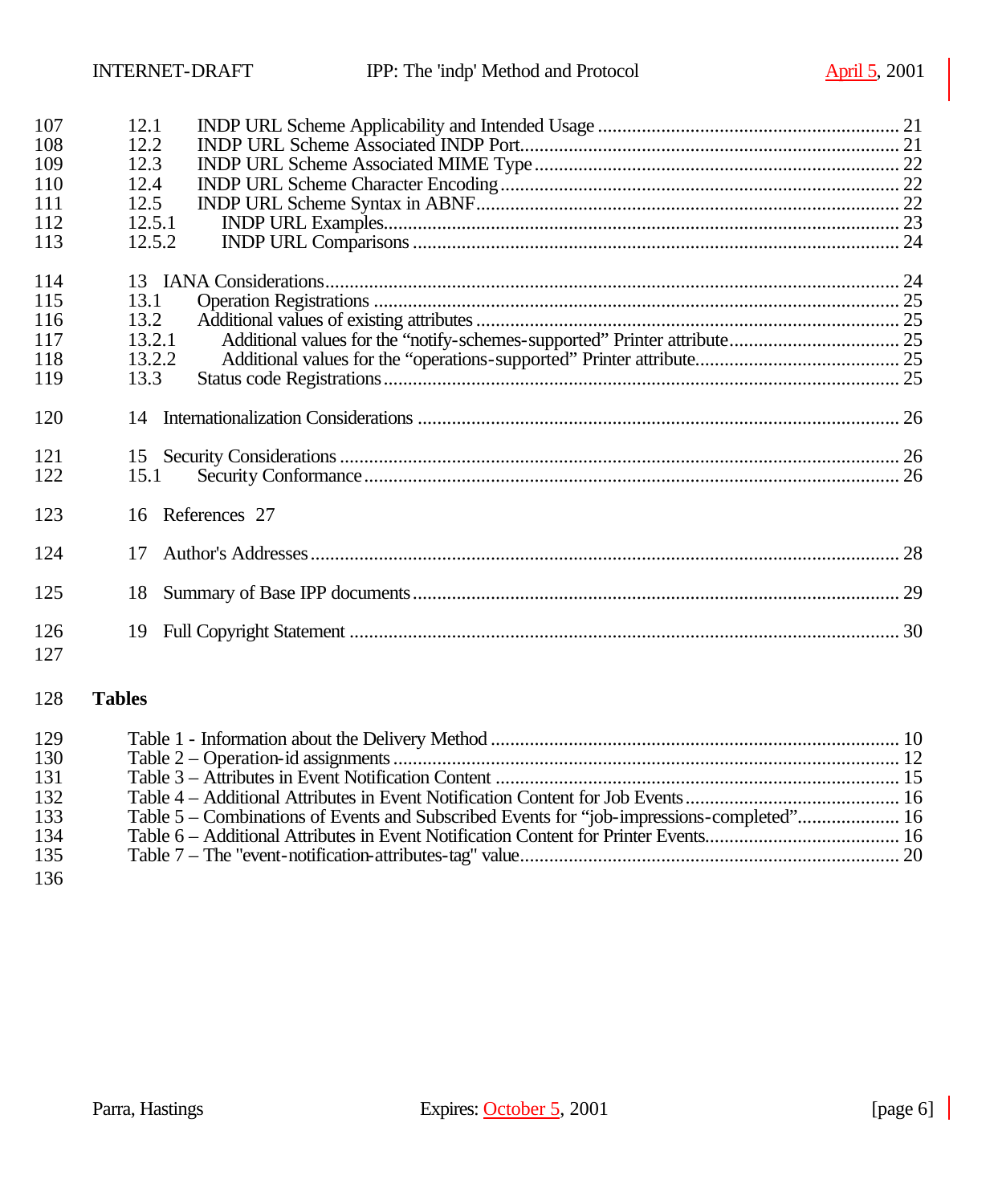## **1 Introduction**

138 The "IPP Event Notification Specification" notification extension-document [ipp-ntfy] defines an extension to Internet Printing Protocol/1.0 (IPP) [RFC2566, RFC2565] and IPP/1.1 [RFC2911, RFC2910]. This extension defines operations that a client can perform in order to create *Subscription Objects* in a Printer and carry out other operations on them. A Subscription Object represents a Subscription abstraction. A client associates Subscription Objects with a particular Job by performing the Create-Job-Subscriptions operation or by submitting a Job with subscription information. A client associates Subscription Objects with the Printer by performing a Create-Printer-Subscriptions operation. Four other operations are defined for Subscription Objects: Get-Subscriptions-Attributes, Get-Subscriptions, Renew-Subscription, and Cancel-Subscription. The Subscription Object specifies that when one of the specified *Events* occurs, the Printer sends an asynchronous *Event Notification* to the specified *Notification Recipient* via the specified *Delivery Method* 148 (i.e., protocol).

 For the 'indp' Delivery Method, an IPP Printer sends (pushes) a Send-Notifications operation request containing one or more Event Notifications to the Notification Recipient specified in the Subscription Object. The Event Notification content consists of Machine Consumable attributes and a Human Consumable "notify-text" attribute.

 The Notification Recipient receives the Event Notification as a Send-Notifications operation, in the same way as an IPP Printer receives IPP operations. The Notification Recipient returns a response to the Printer.

## **2 Terminology**

- This section defines the following terms that are used throughout this document:
- Terms such as attributes, keywords, and support. These terms have special meaning and are defined in 163 the model terminology [RFC2911] section 12.2.
- Capitalized terms, such as MUST, MUST NOT, REQUIRED, SHOULD, SHOULD NOT, MAY, NEED NOT, and OPTIONAL, have special meaning relating to conformance as specified in

<sup>149</sup> The "IPP Event Notification Specification" notification extension document [ipp-ntfy] specifies that each Delivery Method is defined in another document. This document is one such document, and it specifies the 'indp' Delivery Method. This Delivery Method is a simple protocol consisting of a single operation: the Send- Notifications operation which uses the same encoding and transport as IPP. This document defines version '1.0' of the protocol.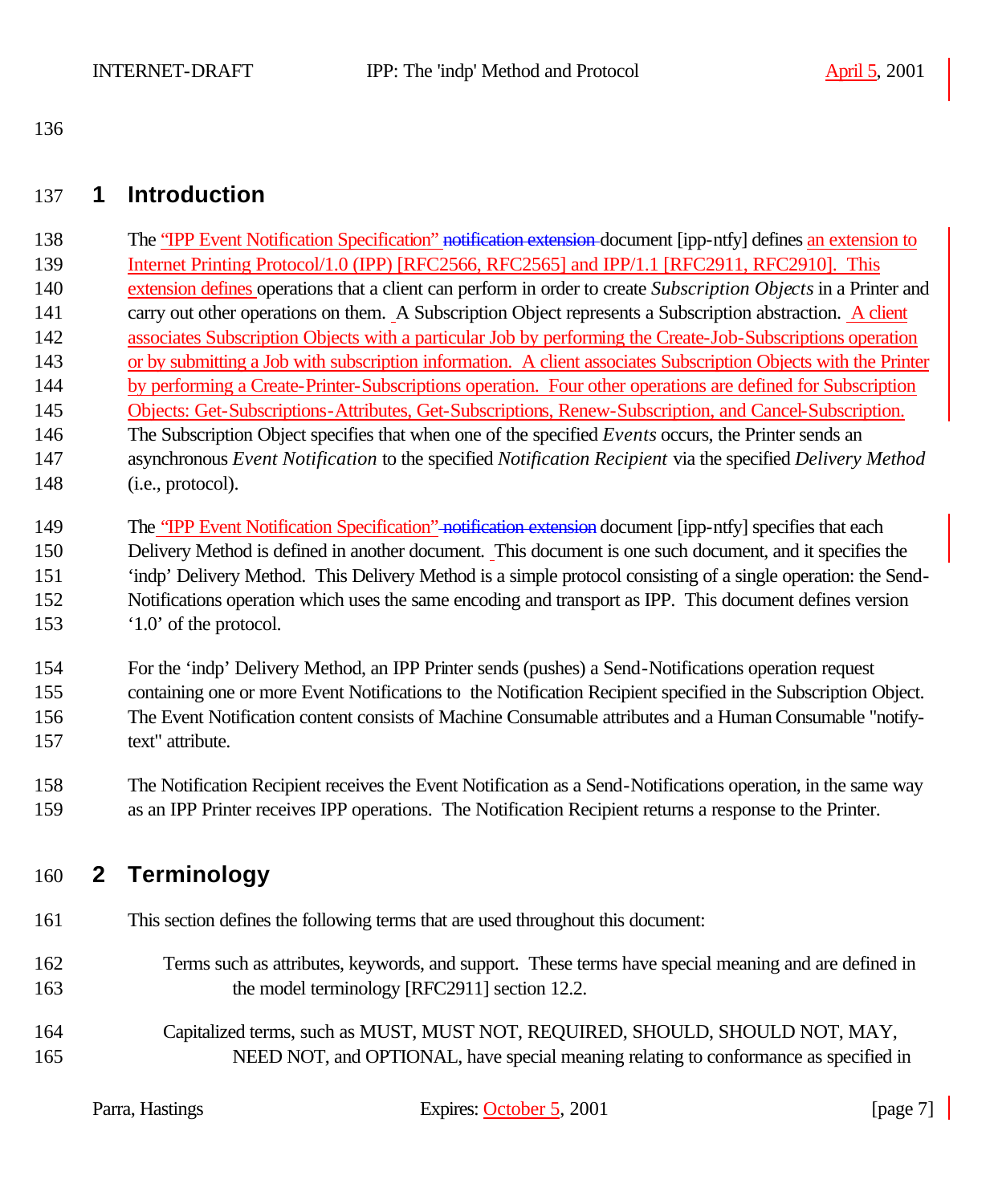| 166 | RFC 2119 [RFC2119] and [RFC2911] section 12.1. These terms refer to conformance to                        |
|-----|-----------------------------------------------------------------------------------------------------------|
| 167 | this document, if this document is implemented.                                                           |
| 168 | Capitalized terms, such as Notification Recipient, Event Notification, Printer, etc., that are defined in |
| 169 | [ipp-ntfy] with the same meanings and are not reproduced here.                                            |
| 170 | <b>Event Notification Attributes Group – The attributes group in a request that contains Event</b>        |
| 171 | Notification Attributes in a request or response.                                                         |

## **3 Model and Operation**

 See [ipp-ntfy] for the description of the Event Notification Model and Operation. This Delivery Method takes advantage of combining several Event Notifications into a single Compound Event Notification that is delivery by a single Send-Notification operation to a single Notification Recipient.

 When creating each Subscription object, the client supplies the "notify-recipient" (uri) Subscription Template attribute. The "notify-recipient" attribute specifies both a single Notification Recipient that is to receive the Notifications when subsequent events occur and the method for notification delivery that the IPP Printer is to use. For the Notification Delivery Method defined in this document, the notification method is 'indp' and the rest of the URI is the address of the Notification Recipient to which the IPP Printer will send the Send-Notifications operation.

 The 'indp' Notification Delivery Method defined in this document uses a client/server protocol paradigm. The "client" in this relationship is the Printer described in [ipp-ntfy] while the "server" is the Notification Recipient. The Printer invokes the Send-Notifications operation to communicate IPP Event Notification contents to the Notification Recipient. The Notification Recipient only conveys information to the Printer in the form of responses to the operations initiated by the Printer.

 Printers that implement the 'indp' Notification Delivery Method will need to include an HTTP client stack while Notification Recipients that implement this Delivery Method will need to support an HTTP server stack. See 189 section 10.2 for more details.

- If the client wants the Printer to send Event Notifications via the 'indp' Delivery Method, the client MUST choose a value for "notify-recipient-uri" attribute which conforms to the rules of section 5.2.1.
- When an Event occurs, the Printer MUST immediately:
- 1. Find all pertinent Subscription Objects P according to the rules of section 9 of [ipp-ntfy], AND
- 2. Find the subset M of these Subscription Objects P whose "notify-recipient-uri" attribute has a scheme value of 'indp', AND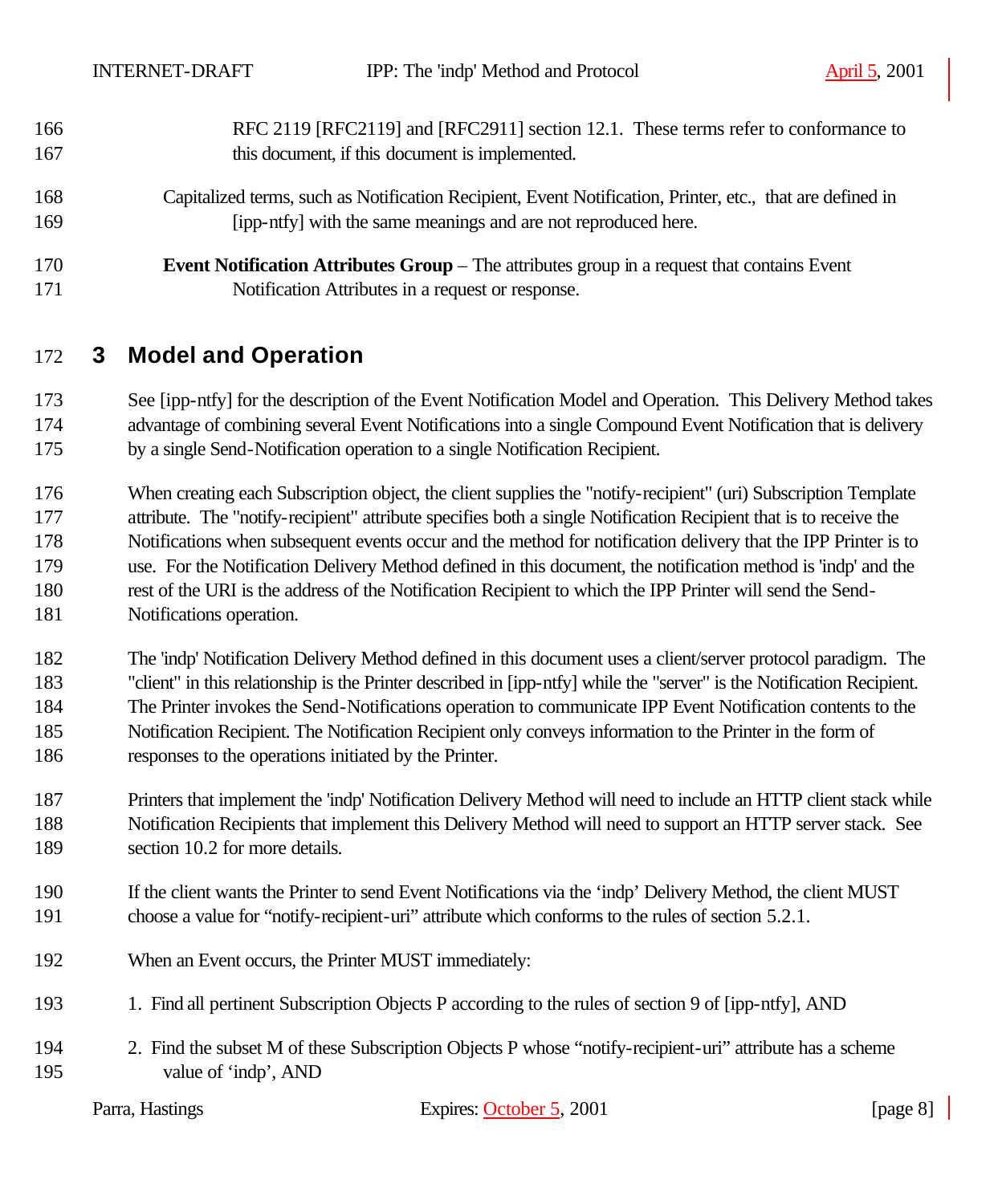| 196               | 3. For each Subscription Object in M, the Printer MUST                                                                                                                                                                                                                                                                   |
|-------------------|--------------------------------------------------------------------------------------------------------------------------------------------------------------------------------------------------------------------------------------------------------------------------------------------------------------------------|
| 197               | a) generate a Send-Notifications request as specified in section 8.1.1 AND                                                                                                                                                                                                                                               |
| 198<br>199        | send the Send-Notifications request to the Notification Recipient specified by the address part of the<br>b)<br>"notify-recipient-uri" attribute value (see section 5.2.1).                                                                                                                                              |
| 200<br>201<br>202 | If several events occur sufficiently close to one another for the same or different Subscription objects, but with<br>the same Notification Recipient, the Printer MAY combine them into a single Send-Notifications request using<br>a separate Event Notification Attributes group for each event (see section 8.1.1). |

# **4 General Information**

If a Printer supports this Delivery Method, Table 1 lists its characteristics.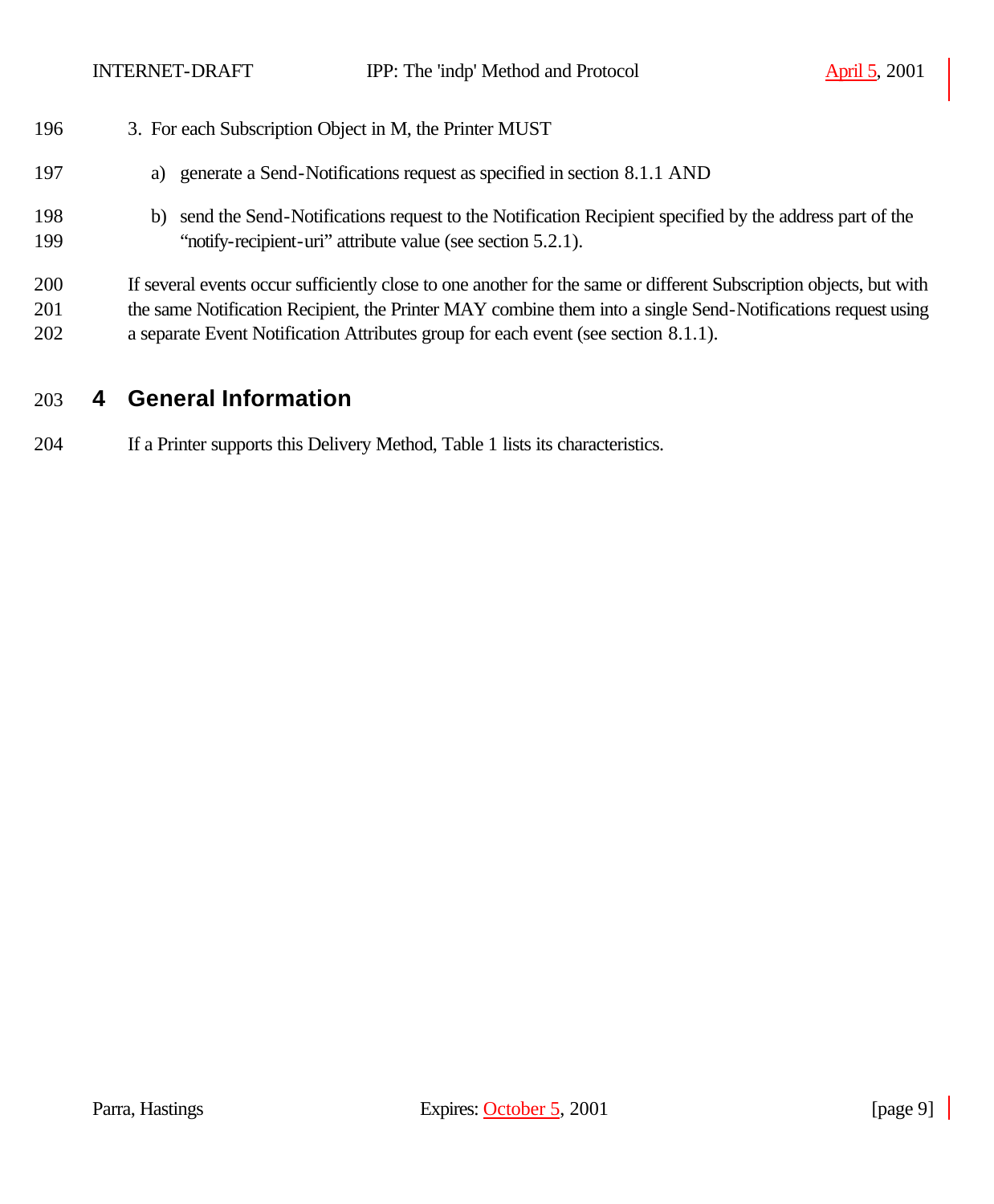|                  | Document Method conformance requirement                                                                                                                                                                                                                                                                                                                                                                                                                                                                          | 'indp' realization                                                                                                                                                                      |  |
|------------------|------------------------------------------------------------------------------------------------------------------------------------------------------------------------------------------------------------------------------------------------------------------------------------------------------------------------------------------------------------------------------------------------------------------------------------------------------------------------------------------------------------------|-----------------------------------------------------------------------------------------------------------------------------------------------------------------------------------------|--|
| 1.               | What is the URL scheme name for the Delivery<br>Method?                                                                                                                                                                                                                                                                                                                                                                                                                                                          | indp                                                                                                                                                                                    |  |
| 2.               | Is the Delivery Method is REQUIRED,<br>RECOMMENDED, or OPTIONAL for an IPP<br>Printer to support?                                                                                                                                                                                                                                                                                                                                                                                                                | <b>RECOMMENDED</b>                                                                                                                                                                      |  |
| 3.               | What transport and delivery protocol does the<br>Printer use to deliver the Event Notification<br>content, i.e., what is the entire network stack?                                                                                                                                                                                                                                                                                                                                                               | A Printer MUST support a complete HTTP/1.1<br>stack [RFC2616]                                                                                                                           |  |
| $\overline{4}$ . | Can several Event Notifications be combined<br>into a Compound Event Notification?                                                                                                                                                                                                                                                                                                                                                                                                                               | A Printer implementation MAY combine several<br>Event Notifications into a single Event<br>Notifications request as separate Event<br>Notification Attributes Groups, see section 8.1.1 |  |
| 5.               | Is the Delivery Method initiated by the<br>Notification Recipient (pull), or by the Printer<br>$(push)$ ?                                                                                                                                                                                                                                                                                                                                                                                                        | This Delivery Method is a push.                                                                                                                                                         |  |
| 6.               | Is the Event Notification content Machine                                                                                                                                                                                                                                                                                                                                                                                                                                                                        | Machine Consumable with the "notify-text"                                                                                                                                               |  |
|                  | <b>Consumable or Human Consumable?</b>                                                                                                                                                                                                                                                                                                                                                                                                                                                                           | attribute being Human Consumable                                                                                                                                                        |  |
| 7.<br>8.         | What section in this document answers the<br>following question? For a Machine Consumable<br>Event Notification, what is the representation<br>and encoding of values defined in section 9.1 of<br>[ipp-ntfy] and the conformance requirements<br>thereof? For a Human Consumable Event<br>Notification, what is the representation and<br>encoding of pieces of information defined in<br>section 9.2 of [ipp-ntfy] and the conformance<br>requirements thereof?<br>What are the latency and reliability of the | The representation and encoding is the same as<br>IPP. See section 8.1.1<br>Same as for IPP/1.0 or IPP/1.1 itself (see                                                                  |  |
|                  | transport and delivery protocol?                                                                                                                                                                                                                                                                                                                                                                                                                                                                                 | [RFC2911]).                                                                                                                                                                             |  |
| 9.               | What are the security aspects of the transport<br>and delivery protocol, e.g., how it is handled in<br>firewalls?                                                                                                                                                                                                                                                                                                                                                                                                | See section 15                                                                                                                                                                          |  |
| 10.              | What are the content length restrictions?                                                                                                                                                                                                                                                                                                                                                                                                                                                                        | They are the same as for $IPP/1.0$ and $IPP/1.1$<br>itself (see [RFC2911]).                                                                                                             |  |
| 11.              | What are the additional values or pieces of                                                                                                                                                                                                                                                                                                                                                                                                                                                                      | A new Event Notifications attribute group (see                                                                                                                                          |  |

## 205 **Table 1 - Information about the Delivery Method**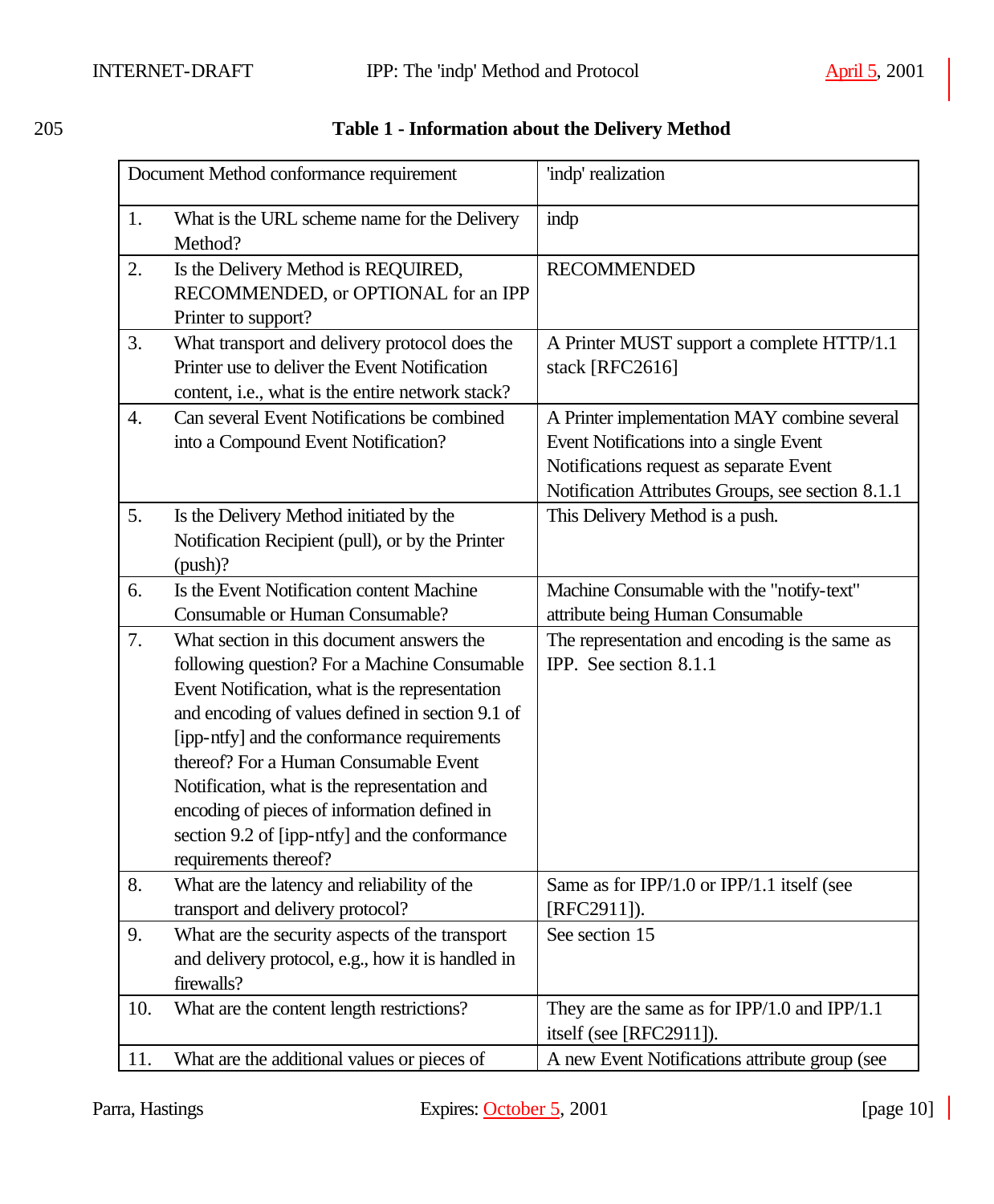| Document Method conformance requirement |                                                                                                                                          | 'indp' realization                                                                   |  |
|-----------------------------------------|------------------------------------------------------------------------------------------------------------------------------------------|--------------------------------------------------------------------------------------|--|
|                                         | information that a Printer sends in an Event<br>Notification and the conformance requirements<br>thereof?                                | section 10.1) and additional status codes for use<br>in the response (see section 9) |  |
| 12.                                     | What are the additional Subscription Template<br>and/or Subscription Description attributes and<br>the conformance requirements thereof? | None                                                                                 |  |
| 13.                                     | What are the additional Printer Description<br>attributes and the conformance requirements<br>thereof?                                   | None                                                                                 |  |

207 The remaining sections of this document parallel the sections of [ipp-ntfy].

## 208 **5 Subscription object attributes**

209 This section defines the Subscription object conformance requirements for Printers.

#### 210 **5.1 Subscription Template Attribute Conformance**

211 The 'indp' Delivery Method has the same conformance requirements for Subscription Template attributes as 212 defined in [ipp-ntfy]. The 'indp' Delivery Method does not define any addition Subscription Template 213 attributes.

### 214 **5.2 Additional Information about Subscription Template Attributes**

215 This section defines additional information about Subscription Template attributes defined in [ipp-ntfy].

#### 216 **5.2.1 notify-recipient-uri (uri)**

- 217 This section describes the syntax of the value of this attribute for the 'indp' Delivery Method. The syntax for 218 values of this attribute for other Delivery Method is defined in other Delivery Method Documents.
- 219 In order to support the 'indp' Delivery Method and Protocol, the Printer MUST support the following syntax:
- 220 The 'indp://' URI scheme. The remainder of the URI indicates the host name or host address (and 221 optional path) of the Notification Recipient that is to receive the Send-Notification operation. See 222 section 12 for a complete definition of the syntax of the INDP URL.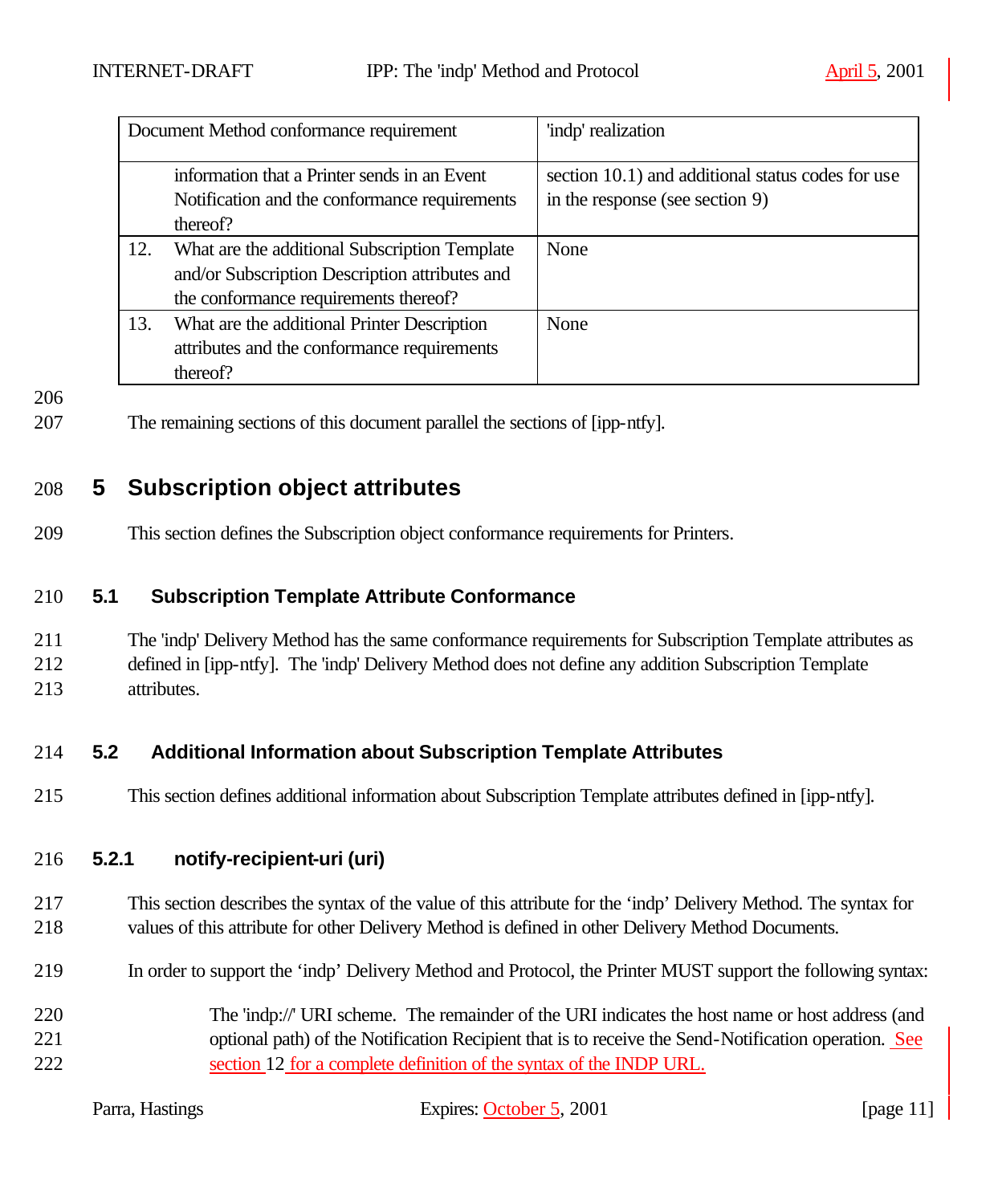#### **5.3 Subscription Description Attribute Conformance**

 The 'indp' Delivery Method has the same conformance requirements for Subscription Description attributes as defined in [ipp-ntfy]. The 'indp' Delivery Method does not define any addition Subscription Description attributes.

## **6 Printer Description Attributes**

This section defines the Printer Description Attributes conformance requirements for Printers.

#### **6.1 Printer Description Attribute Conformance**

- The 'indp' Delivery Method has the same conformance requirements for Printer Description attributes as
- defined in [ipp-ntfy]. The 'indp' Delivery Method does not define any addition Printer Description attributes.

### **6.2 New Values for Existing Printer Description Attributes**

This section defines additional values for existing Printer Description attributes.

### **6.2.1 notify-schemes-supported (1setOf uriScheme)**

- The following "notify-schemes-supported" value is added in order to support the new Delivery Method defined in this document:
- 'indp' The IPP Notification Delivery Method defined in this document.

#### **6.2.2 operations-supported (1setOf type2 enum)**

 Table 2 lists the "operation-id" value added in order to support the new operation defined in this document. The operation-id is assigned in the same name space as other operations that a Printer supports. However, a Printer MUST NOT include this value in its "operations-supported" attribute unless it can accept the Send-Notifications request.

#### **Table 2 – Operation-id assignments**

| Value  | <b>Operation Name</b> |
|--------|-----------------------|
| 0x001D | Send-Notifications    |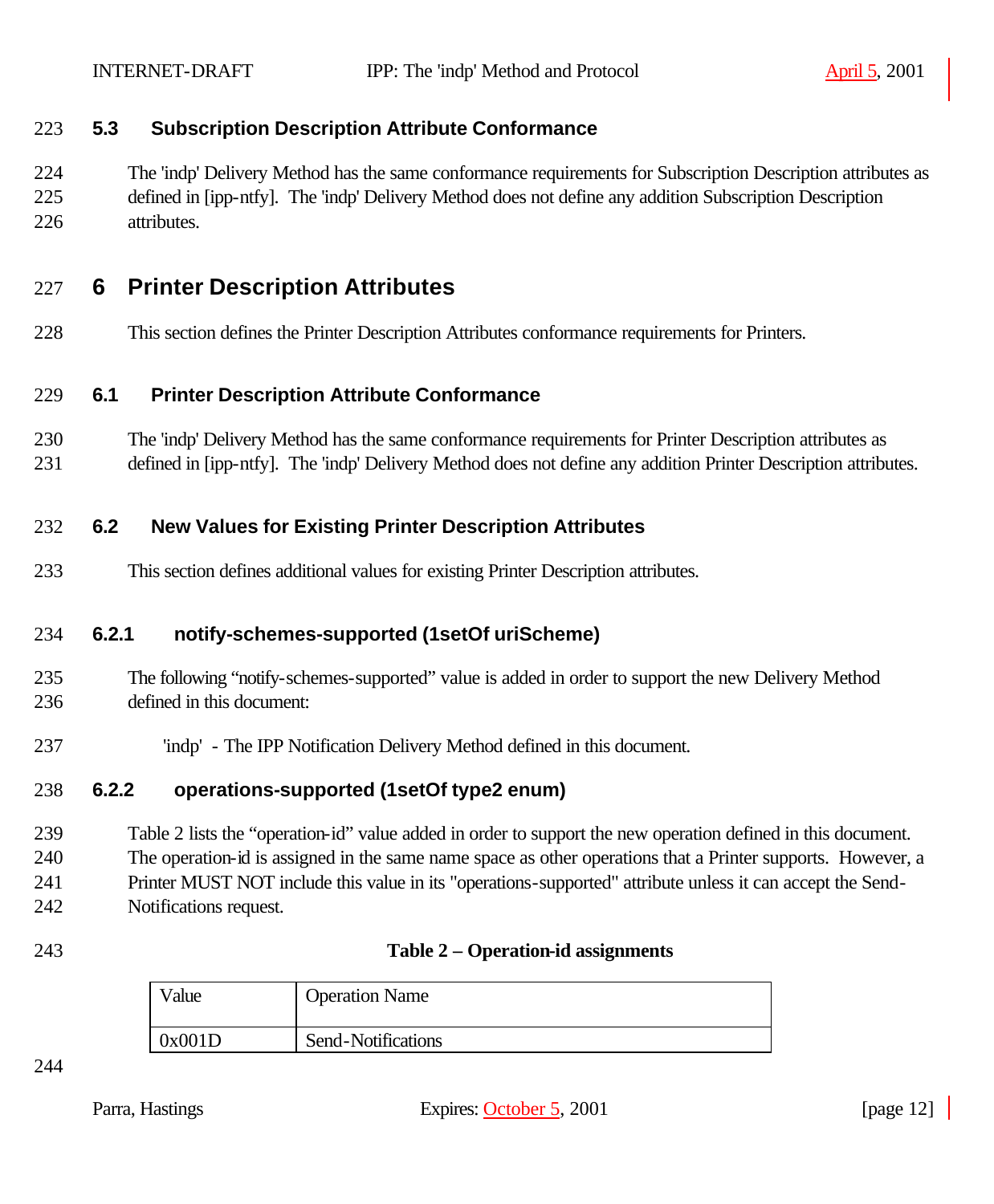## **7 Attributes Only in Event Notifications**

No additional attributes are defined only for use in Event Notifications besides those defined in [ipp-ntfy].

## **8 Operations for Notification**

This section defines the operation for Event Notification using the 'indp' Delivery Method.

 There is only one operation defined: Send-Notifications. Section 6.2.2 assigns of the "operation-id" for the Send-Notifications operation and the following section defined the operation.

#### **8.1 Send-Notifications operation**

- This REQUIRED operation allows a Printer to send one or more Event Notifications to a Notification Recipient using HTTP.
- The Printer composes the information defined for an IPP Notification [ipp-ntfy] and sends it using the Sent-Notifications operation to the Notification Recipient supplied in the Subscription object.
- The Send-Notifications operations uses the operations model defined by IPP [RFC2566]. This includes, the use of a URI as the identifier for the target of each operation, the inclusion of a version number, operation-id, and request-id in each request, and the definition of attribute groups. The Send-Notifications operation uses the Operation Attributes group, but currently has no need for the Unsupported Attributes, Printer Object
- Attributes, and Job-Object Attributes groups. However, it uses a new attribute group, the Event Notification Attributes group.
- The Notification Recipient MUST accept the request in any state. There is no state defined for the Notification Recipient for this Delivery Method.
- Access Rights: Notification Recipient MAY enforce access rights. If the Printer receives a rejection with these status codes: 'client-error-forbidden', 'client-error-not-authenticated', or 'client-error-not-authorized' status code , the Printer SHOULD cancel the subscription.

### **8.1.1 Send-Notifications Request**

- Every operation request MUST contains the following parameters (see [RFC2911] section 3.1.1):
- 269 a "version-number"  $1.0'$  the version of the 'indp' protocol is '1.0'.
- an "operation-id" the value defined in Table 2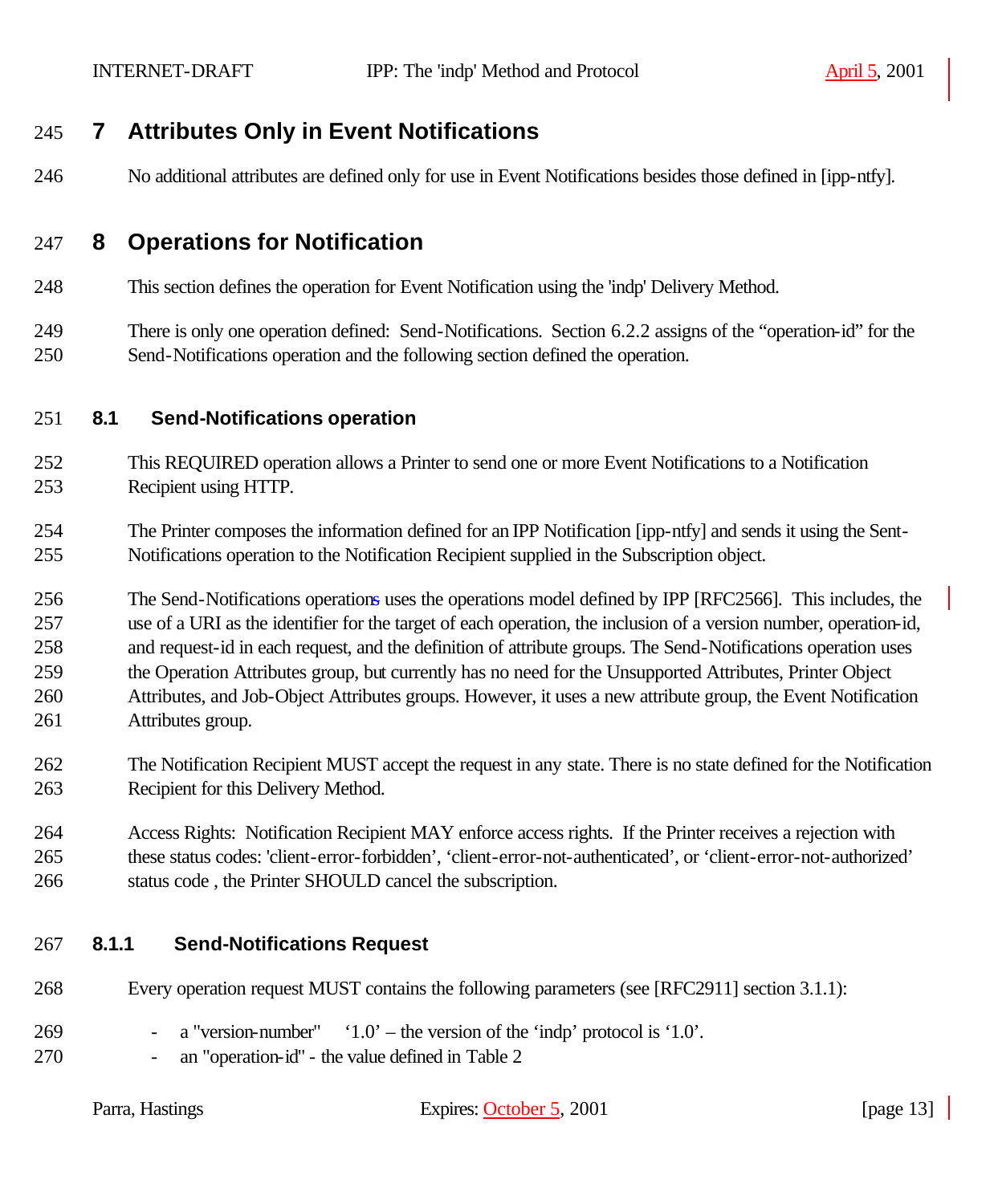INTERNET-DRAFT IPP: The 'indp' Method and Protocol April 5, 2001

| 271<br>272 | a "request-id" - the request id (see [RFC2911] section 3.1.2).<br>$\qquad \qquad -$                     |
|------------|---------------------------------------------------------------------------------------------------------|
| 273        | The following groups of attributes MUST be part of the Send-Notifications Request:                      |
| 274        | Group 1: Operation Attributes                                                                           |
| 275        | Natural Language and Character Set:                                                                     |
| 276        | The "attributes-charset" and "attributes-natural-language" attributes as defined in [RFC2911] section   |
| 277        | 3.1.4.1.                                                                                                |
| 278        | The Printer MUST use the values of "notify-charset" and "notify-natural-language", respectively,        |
| 279        | from one Subscription Object associated with the Event Notifications in this request.                   |
| 280        | Normally, there is only one matched Subscription Object, or the value of the "notify-charset" and       |
| 281        | "notify-natural-language" attributes is the same in all Subscription Objects. If not, the Printer MUST  |
| 282        | pick one Subscription Object from which to obtain the value of these attributes. The algorithm for      |
| 283        | picking the Subscription Object is implementation dependent. The choice of natural language is not      |
| 284        | critical because 'text' and 'name' values can override the "attributes-natural-language" Operation      |
| 285        | attribute. The Printer's choice of charset is critical because a bad choice may leave it unable to send |
| 286        | some 'text' and 'name' values accurately.                                                               |
| 287        | Target:                                                                                                 |
| 288        | A copy of the Subscription object's "notify-recipient-uri" (uri) attribute which is the target of this  |
| 289        | operation as described in [RFC2911] section 3.1.5, i.e., the URI of the 'indp' Notification Recipient   |
| 290        | (see section $5.2.1$ ).                                                                                 |
| 291        | Group 2 to N: Event Notification Attributes                                                             |
| 292        | In each group 2 to N, each attribute is encoded using the IPP rules for encoding attributes             |
| 293        | [RFC2910] and may be encoded in any order. Note: the Get-Jobs response in [RFC2911] acts as             |
| 294        | a model for encoding multiple groups of attributes.                                                     |
| 295        | Each Event Notification Group MUST contain all of attributes specified in [ipp-ntfy] section 9.1        |
| 296        | ("Content of Machine Consumable Event Notifications") with exceptions denoted by asterisks in the       |
| 297        | tables below.                                                                                           |
| 298        | The tables below are copies of the tables in [ipp-ntfy] section 9.1 ("Content of Machine Consumable     |
| 299        | Event Notifications") except that each cell in the "Sends" column is a "MUST".                          |
| 300        | For an Event Notification for all Events, the Printer sends the following attributes.                   |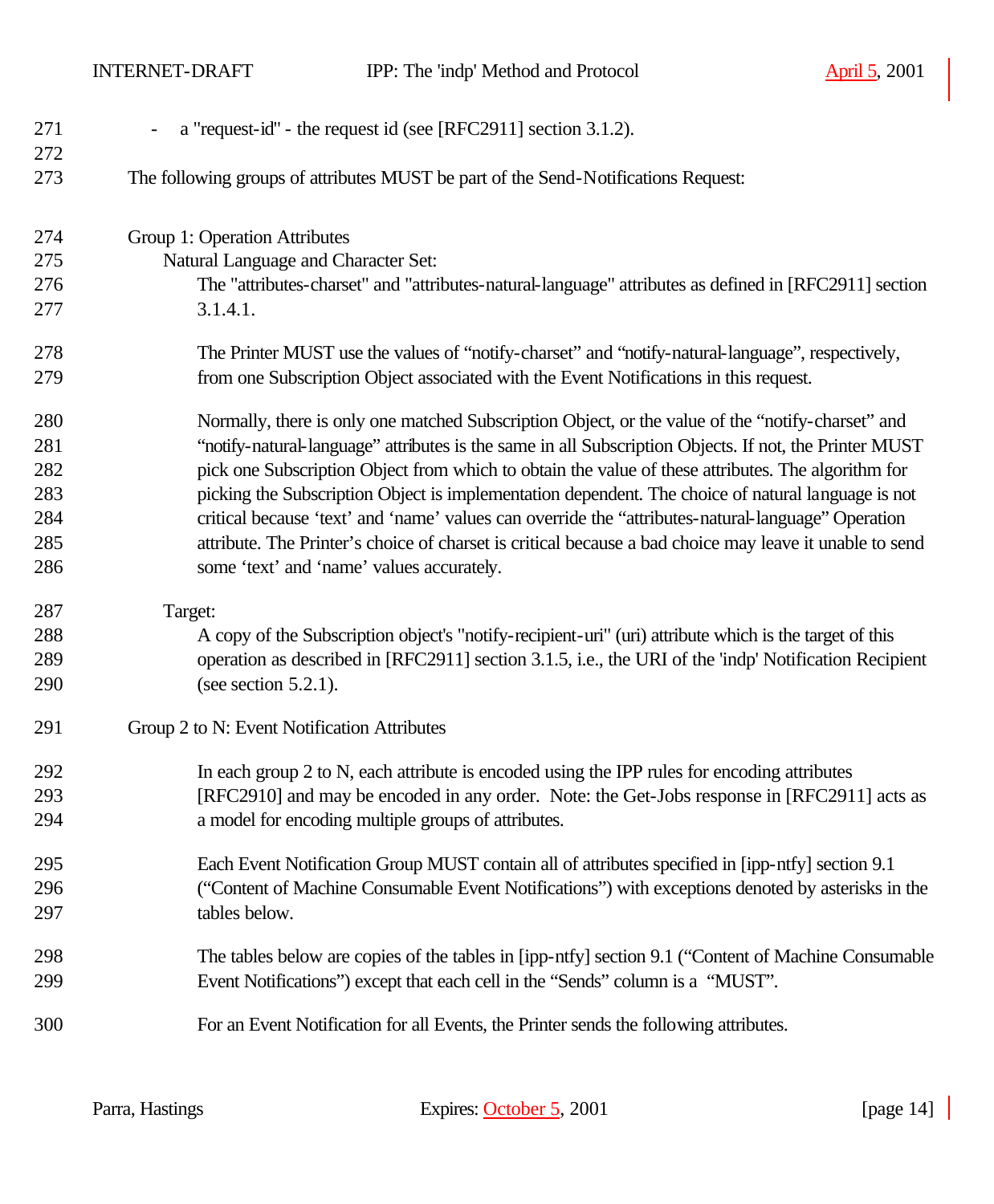|     | Source Value                                                                                            | Sends       | Source Object             |
|-----|---------------------------------------------------------------------------------------------------------|-------------|---------------------------|
|     | notify-subscription-id (integer(1:MAX))                                                                 | <b>MUST</b> | Subscription              |
|     | notify-printer-uri (uri)                                                                                | <b>MUST</b> | Subscription              |
|     | notify-subscribed-event (type2 keyword)                                                                 | <b>MUST</b> | <b>Event Notification</b> |
|     | printer-up-time (integer(MIN:MAX))                                                                      | <b>MUST</b> | Printer                   |
|     | printer-current-time (dateTime) *                                                                       | MUST*       | Printer                   |
|     | notify-sequence-number (integer (0:MAX))                                                                | <b>MUST</b> | Subscription              |
|     | notify-charset (charset)                                                                                | <b>MUST</b> | Subscription              |
|     | notify-natural-language (naturalLanguage)                                                               | <b>MUST</b> | Subscription              |
|     | notify-user-data (octetString(63)) **                                                                   | MUST **     | Subscription              |
|     | notify-text (text (MAX))                                                                                | <b>MUST</b> | <b>Event Notification</b> |
|     | attributes from the "notify-attributes" attribute, if any ***                                           | MUST ***    | Printer                   |
|     | attributes from the "notify-attributes" attribute, if any ***                                           | MUST ***    | Job                       |
|     | attributes from the "notify-attributes" attribute, if any ***                                           | MUST ***    | Subscription              |
| 302 |                                                                                                         |             |                           |
| 303 | * The Printer MUST send "printer-current-time" if and only if it supports the "printer-current-time"    |             |                           |
| 304 | attribute on the Printer object.                                                                        |             |                           |
| 305 | ** If the associated Subscription Object does not contain a "notify-user-data" attribute, the Printer   |             |                           |
| 306 | MUST send an octet-string of length 0.                                                                  |             |                           |
| 307 | *** If the "notify-attributes" attribute is present on the Subscription Object, the Printer MUST send   |             |                           |
| 308 | all attributes specified by the "notify-attributes" attribute. Note: if the Printer doesn't support the |             |                           |
| 309 | "notify-attributes" attribute, it is not present on the associated Subscription Object and the Printer  |             |                           |
| 310 | does not send any client-requested attributes.                                                          |             |                           |
| 311 | For Event Notifications for Job Events, the Printer sends the following additional attributes shown in  |             |                           |

#### 301 **Table 3 – Attributes in Event Notification Content**

311 For Event Notifications for Job Events, the Printer sends the following additional attributes shown in 312 Table 4.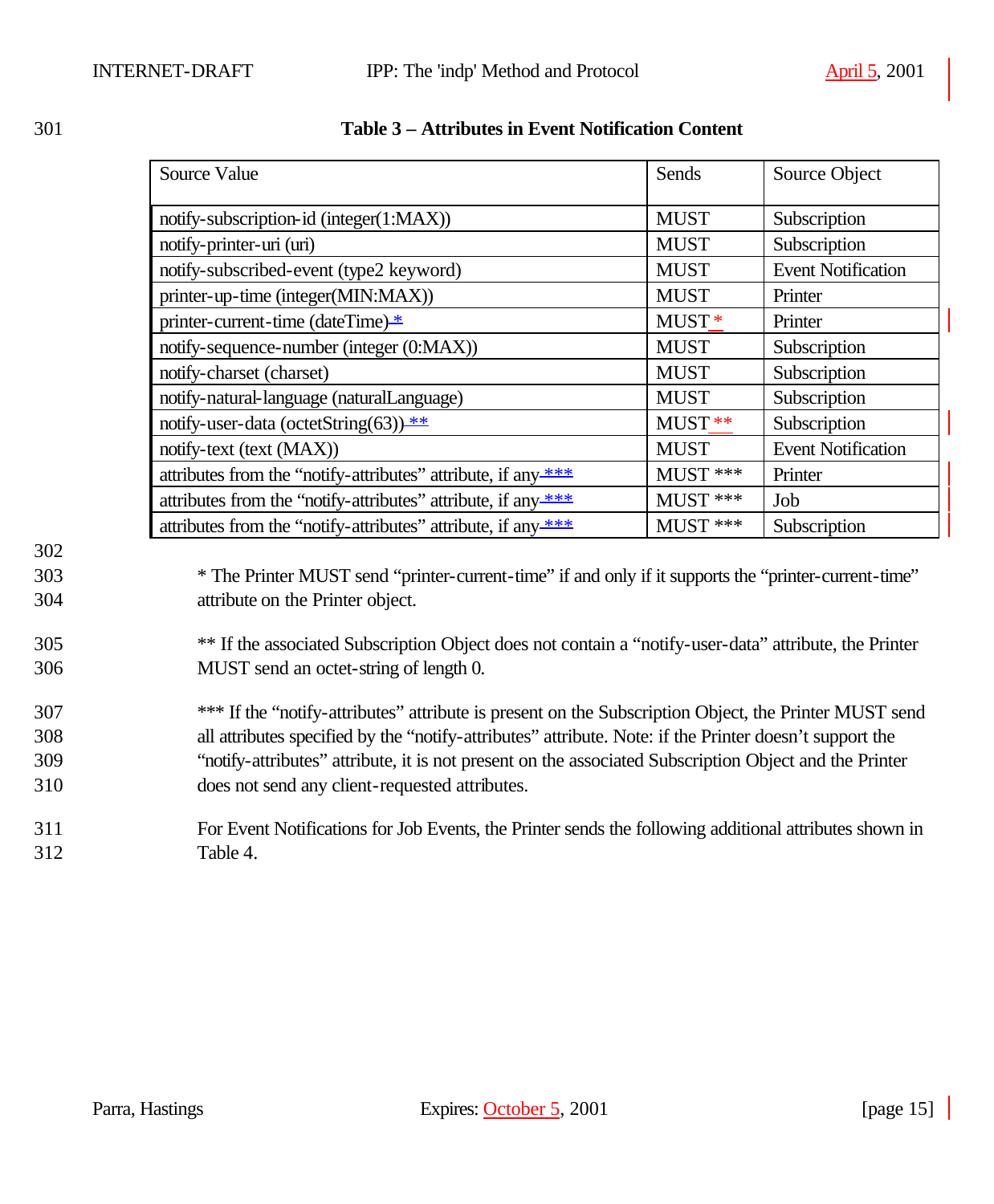| 313 | Table 4 – Additional Attributes in Event Notification Content for Job Events |
|-----|------------------------------------------------------------------------------|
|-----|------------------------------------------------------------------------------|

| Source Value                                   | Sends             | Source Object |
|------------------------------------------------|-------------------|---------------|
| job-id (integer $(1:MAX)$ )                    | <b>MUST</b>       | Job           |
| job-state (type1 enum)                         | <b>MUST</b>       | Job           |
| job-state-reasons (1setOf type2 keyword)       | <b>MUST</b>       | Job           |
| job-impressions-completed (integer(0:MAX)) $*$ | MUST <sup>*</sup> | Job           |

315 \* The Printer MUST send the "job-impressions-completed" attribute in an Event Notification only 316 for the combinations of Events and Subscribed Events shown in Table 5.

- 317
- 

#### 318 **Table 5 – Combinations of Events and Subscribed Events for "job-impressions-completed"**

| <b>Job Event</b> | Subscribed Job Event |
|------------------|----------------------|
| 'job-progress'   | 'job-progress'       |
| 'iob-completed'  | 'iob-completed'      |
| 'job-completed'  | 'job-state-changed'  |

319

### 320 For Event Notification for Printer Events, the Printer sends the following additional attributes shown 321 in Table 6.

#### 322 **Table 6 – Additional Attributes in Event Notification Content for Printer Events**

| Source Value                                 | Sends       | Source Object |
|----------------------------------------------|-------------|---------------|
| printer-state (type1 enum)                   | MUST        | Printer       |
| printer-state-reasons (1setOf type2 keyword) | <b>MUST</b> | Printer       |
| printer-is-accepting-jobs (boolean)          | <b>MUST</b> | Printer       |

323

#### 324 **8.1.2 Send-Notifications Response**

- 325 The Notification Recipient MUST return (to the client which is the Printer) the following sets of attributes as 326 part of a Send-Notifications response:
- 327 Every operation response contains the following REQUIRED parameters (see [RFC2911] section 3.1.1}: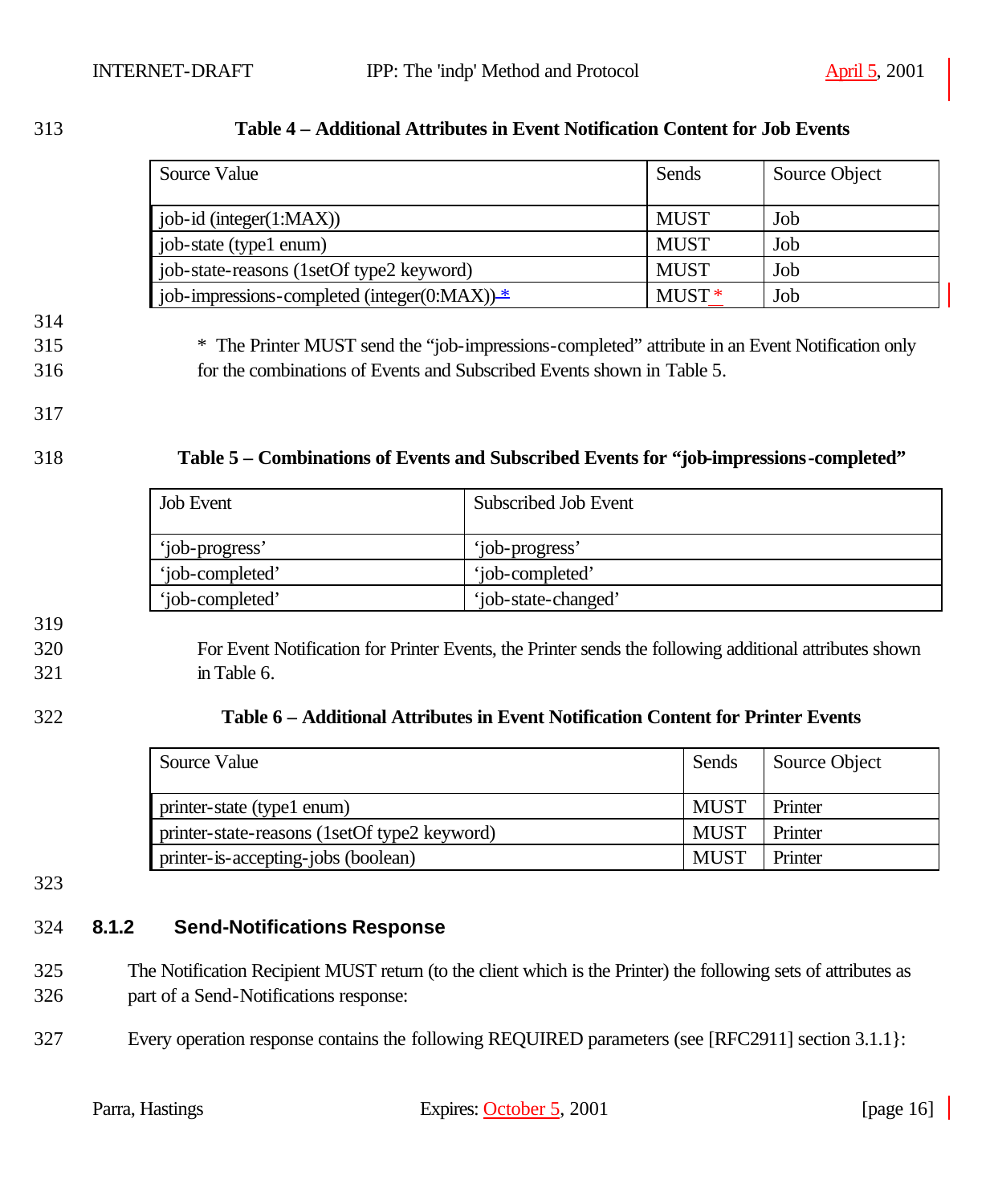INTERNET-DRAFT IPP: The 'indp' Method and Protocol April 5, 2001

| 328<br>329<br>330<br>331 | a "version-number"<br>a "status-code"<br>$\overline{\phantom{a}}$<br>the "request-id" that was supplied in the corresponding request |
|--------------------------|--------------------------------------------------------------------------------------------------------------------------------------|
| 332                      | Group 1: Operation Attributes                                                                                                        |
| 333                      | <b>Status Message:</b>                                                                                                               |
| 334                      | As defined in [RFC2911].                                                                                                             |
| 335                      | The Notification Recipient can return any status codes defined in [RFC2911] and section 9.1 that                                     |
| 336                      | applies to all of the Event Notification Attribute groups. The following is a description of the                                     |
| 337                      | important status codes:                                                                                                              |
| 338                      | 'successful-ok': the Notification Recipient received all of the Event Notification Attribute                                         |
| 339                      | Groups and was expecting each of them.                                                                                               |
| 340                      | 'successful-ok-ignored-notifications': the Notification Recipient was able to consume some,                                          |
| 341                      | but not all of the Event Notification Attributes Groups sent. The Event Notification                                                 |
| 342                      | Attributes Groups with a "notify-status-code" attribute are the ones that were ignored or                                            |
| 343                      | are to be canceled.                                                                                                                  |
| 344                      | 'client-error-ignored-all-notifications': the Notification Recipient was unable to consume                                           |
| 345                      | any of the Event Notification Attributes Groups sent. The Event Notification Attributes                                              |
| 346                      | Groups with a "notify-status-code" attribute are the ones that were ignored or are to be                                             |
| 347                      | canceled.                                                                                                                            |
| 348                      | Natural Language and Character Set:                                                                                                  |
| 349                      | The "attributes-charset" and "attributes-natural-language" attributes as defined in [RFC2911] section                                |
| 350                      | 3.1.4.1.                                                                                                                             |
| 351                      | Group 2 to N: Notification Attributes                                                                                                |
| 352                      | These groups MUST be returned if and only if the "status-code" parameter returned in Group 1 is anything but                         |
| 353                      | the 'successful-ok' status code.                                                                                                     |
| 354                      | "notify-status-code" (type2 enum)                                                                                                    |
| 355                      | Indicates whether the Notification Recipient was able to consume the n-th Notification Report as                                     |
| 356                      | follows:                                                                                                                             |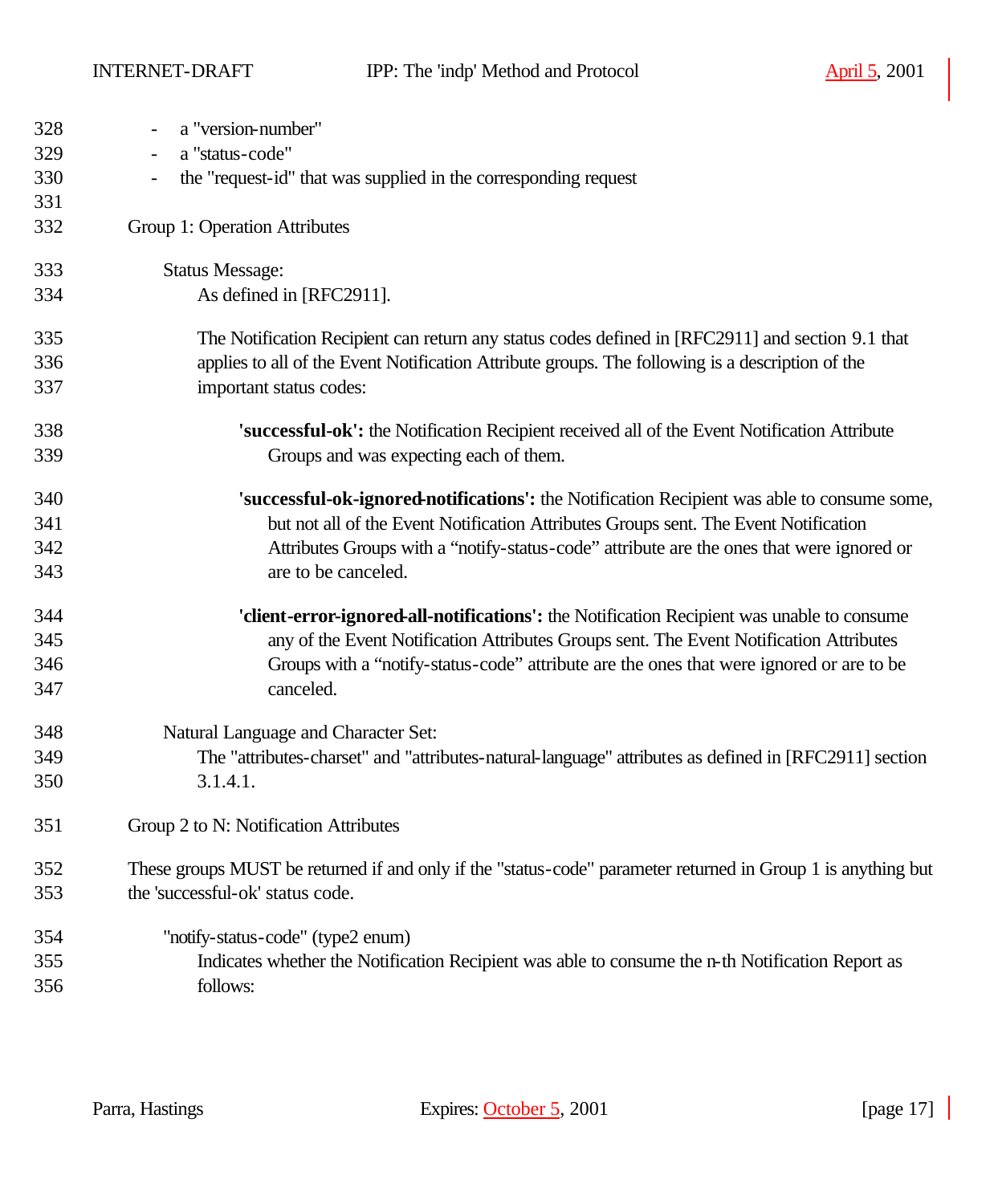| 357 | 'successful-ok' - this Event Notification Attribute Group was consumed                 |
|-----|----------------------------------------------------------------------------------------|
| 358 | 'client-error-not-found' - this Event Notification Attribute Group was not able to be  |
| 359 | consumed. The Printer MUST cancel the Subscription and MUST NOT attempt to send        |
| 360 | any further Event Notifications from the associated Subscription object.               |
| 361 | 'successful-ok-but-cancel-subscription' - the Event Notification Attribute Group was   |
| 362 | consumed, but the Notification Recipient wishes to cancel the Subscription object. The |
| 363 | Printer MUST cancel the Subscription and MUST NOT attempt to send any further Event    |
| 364 | Notifications from the associated Subscription object.                                 |

## **9 Status Codes**

 This section lists status codes whose meaning have been extended and/or defined for returning in Event Notification Attribute Groups as the value of the "notify-status-code" operation attribute. The code values are allocated in the same space as the status codes in [RFC2911].

#### **9.1 Additional Status Codes**

The following status codes are defined as extensions for Notification and are returned as the value of the

"status-code" parameter in the Operation Attributes Group of a response (see [RFC2911] section 3.1.6.1).

Operations in this document can also return the status codes defined in section 13 of [RFC2911]. The

'successful-ok' status code is an example of such a status code.

#### **9.1.1 successful-ok-ignored-notifications (0x0004)**

 The Notification Recipient was able to consume some, but not all, of the Event Notifications Attributes Groups sent by the Printer in the Send-Notifications request. See section 8.1.2 for further details.

#### **9.1.2 client-error-ignored-all-notifications (0x0416)**

 The Notification Recipient was unable to consume any of the Event Notification Attributes Groups sent by the Printer. The Event Notification Attributes Groups with a "notify-status-code" attribute are the ones that were ignored or are to be canceled. The Printer MAY remove subscriptions for future events which this client was unable to consume.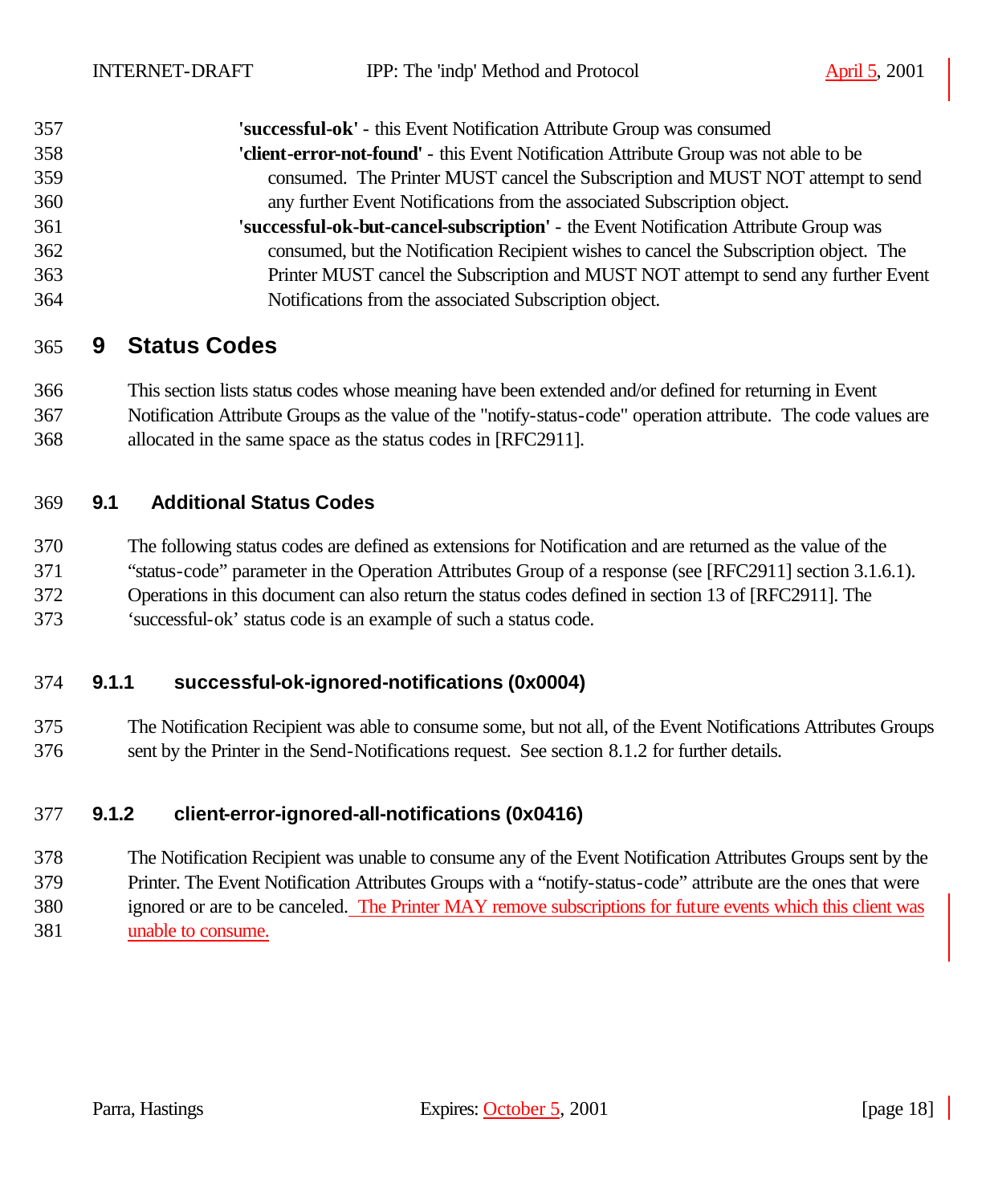#### **9.2 Status Codes returned in Event Notification Attributes Groups**

 This section contains values of the "notify-status-code" attribute that the Notification Recipient returns in a Event Notification Attributes Group in a response when the corresponding Event Notification Attributes Group in the request:

- 1. was not consumed OR
- 2. was consumed, but the Notification Recipient wants to cancel the corresponding Subscription object
- The following sections are ordered in decreasing order of importance of the status-codes.

#### **9.2.1 client-error-not-found (0x0406)**

- This status code is defined in [RFC2911]. This document extends its meaning and allows it to be returned in an Event Notification Attributes Group of a response.
- The Notification Recipient was unable to consume this Event Notification Attributes Group because it was not expected. See section 8.1.2 for further details.

#### **9.2.2 successful-ok-but-cancel-subscription (0x0006)**

 The Notification Recipient was able to consume this Event Notification Attributes Group that the Printer sent, but wants the corresponding Subscription object to be canceled none-the-less. See section 8.1.2 for further details.

## **10 Encoding and Transport**

This section defines the encoding and transport used by the 'indp' Delivery Method.

### **10.1 Encoding of the Operation Layer**

 The 'indp' Delivery Method uses the IPP operation layer encoding described in [RFC2910] and the Event Notification Attributes Group tag allocated by [ipp-ntfy] as shown in Table 7: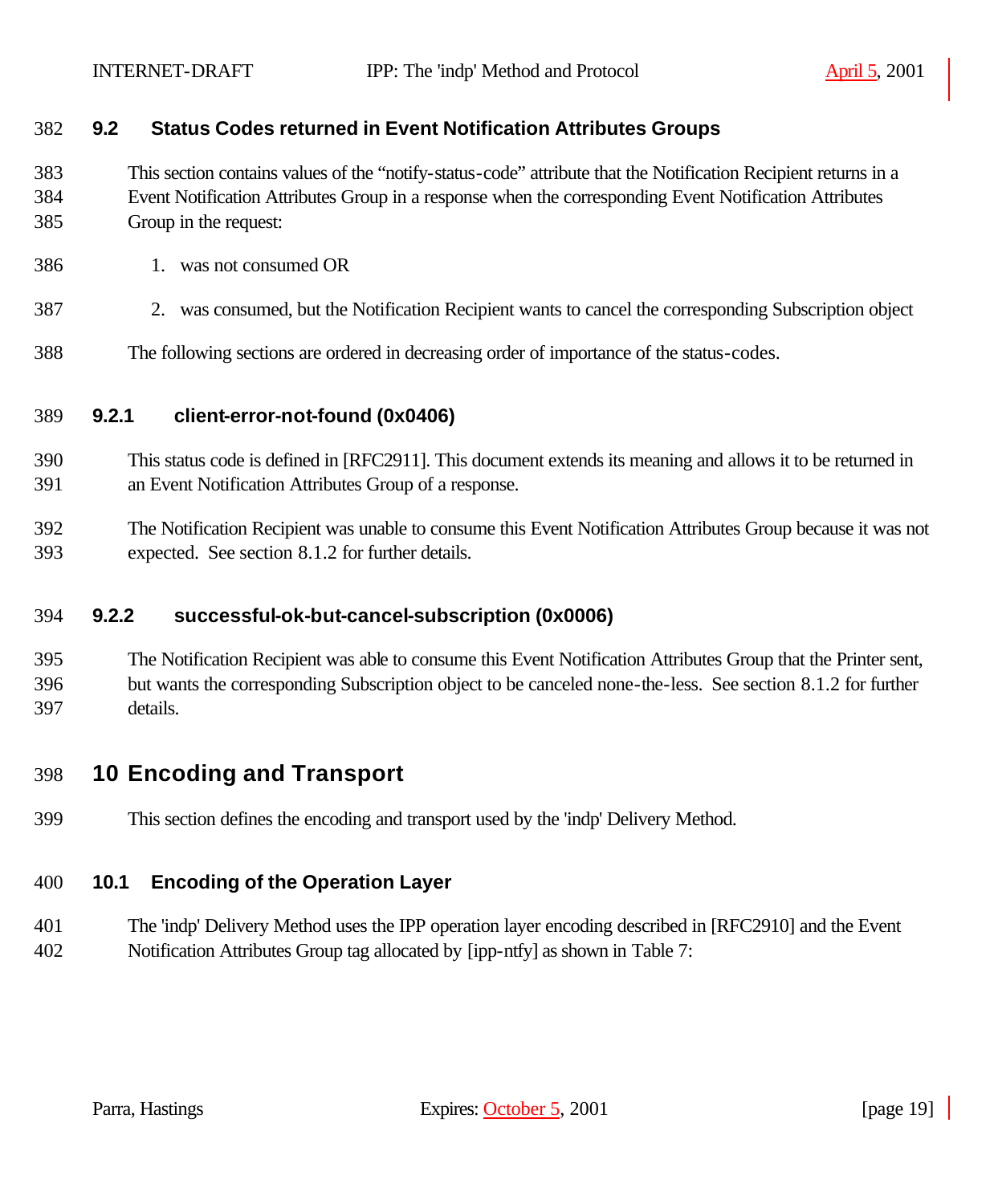#### **Table 7 – The "event-notification-attributes-tag" value**

| Tag Value (Hex) | Meaning                             |
|-----------------|-------------------------------------|
| 0x07            | "event-notification-attributes-tag" |

## **10.2 Encoding of Transport Layer**

The 'indp' Notification Delivery Method uses the IPP transport layer encoding described in [RFC2910].

It is REQUIRED that an 'indp' Notification Recipient implementation support HTTP over the IANA assigned

- Well Known Port assigned to the 'indp' Delivery Method as its default port by IANA (see section 13), though
- a Notification Recipient implementation MAY support HTTP over some other port as well.

## **11 Conformance Requirements**

This section defines conformance requirements for Printers and Notification Recipients.

#### **11.1 Conformance Requirements for Printers**

- The 'indp' Delivery Method is RECOMMENDED for a Printer to support.
- IPP Printers that conform to this specification:
- 1. MUST meet the conformance requirements defined in [ipp-ntfy].
- 2. MUST support the conformance requirements for Subscription object attributes defined in section 5, including the syntax for the "notify-recipient-uri" Subscription Object attribute defined in section 5.2.1.
- 3. MUST support the conformance requirements for Printer Description object attributes defined in section 6.
- 4. MUST support the 'indp' protocol by sending Event Notifications using the Send-Notifications operation defined in section 8.1.
- 5. MUST send INDP URLs (e.g., in the "notify-recipient-uri" attribute in 'Send-Notifications') that conform to the ABNF specified in section 12.5 of this document;
- 424 6. MUST send INDP the Send-Notifications operations via the port specified in the INDP URL (if present) or otherwise via IANA assigned well-known port [TBD];

| Parra, Hastings | Expires: October 5, 2001 | [page 20] |
|-----------------|--------------------------|-----------|
|                 |                          |           |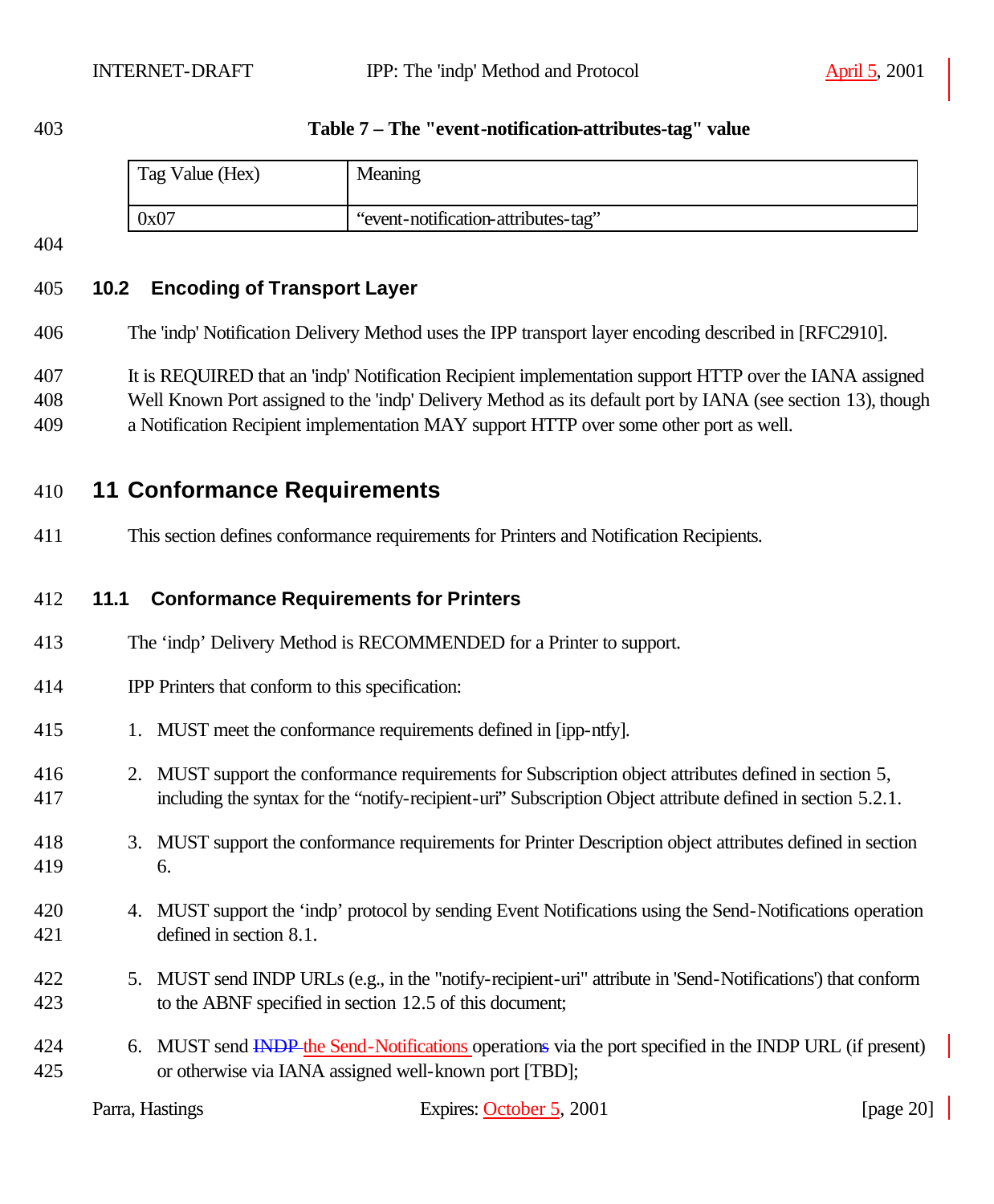| 426<br>427<br>428 |      | 7. MUST convert INDP URLs for use in the Send-Notifications operation to their corresponding HTTP<br>URL forms for use in the HTTP layer by the same rules used to convert IPP URLs to their corresponding<br>HTTP URL forms (see section 5 'IPP URL Scheme' in [RFC2910]). |
|-------------------|------|-----------------------------------------------------------------------------------------------------------------------------------------------------------------------------------------------------------------------------------------------------------------------------|
| 429               | 11.2 | <b>Conformance Requirements for INDP Notification Recipients</b>                                                                                                                                                                                                            |
| 430               |      | INDP Notification Recipients that conform to this specification:                                                                                                                                                                                                            |
| 431<br>432        |      | 1. MUST accept Send-Notifications requests and return Send-Notifications responses as defined in sections<br>8 and 9.                                                                                                                                                       |
| 433<br>434<br>435 |      | 2. SHOULD reject received INDP URLs in "application/ipp" request bodies (e.g., in the "notify-recipient-<br>uri" attribute in 'Send-Notifications') that do not conform to the ABNF for INDP URLs specified in<br>section 12.5 of this document;                            |
| 436<br>437        |      | 3. MUST listen for INDP operations on IANA-assigned well-known port [TBD], unless explicitly<br>configured by system administrators or site policies;                                                                                                                       |
| 438<br>439        |      | 4. SHOULD NOT listen for INDP operations on any other port, unless explicitly configured by system<br>administrators or site policies.                                                                                                                                      |

## **12 INDP URL Scheme**

### **12.1 INDP URL Scheme Applicability and Intended Usage**

 This section is intended for use in registering the "indp" URL scheme with IANA and fully conforms to the requirements in [RFC2717]. This document defines the "indp" URL (Uniform Resource Locator) scheme for specifying the location of an INDP Notification Recipient object which implements IPP Notification Delivery Protocol (INDP) specified in this document.

The intended usage of the "indp" URL scheme is COMMON.

## **12.2 INDP URL Scheme Associated INDP Port**

- All INDP URLs which do NOT explicitly specify a port MUST be used over IANA-assigned well-known 449 port [TBD] for the INDP protocol.
- See: IANA Port Numbers Registry [IANA-PORTREG].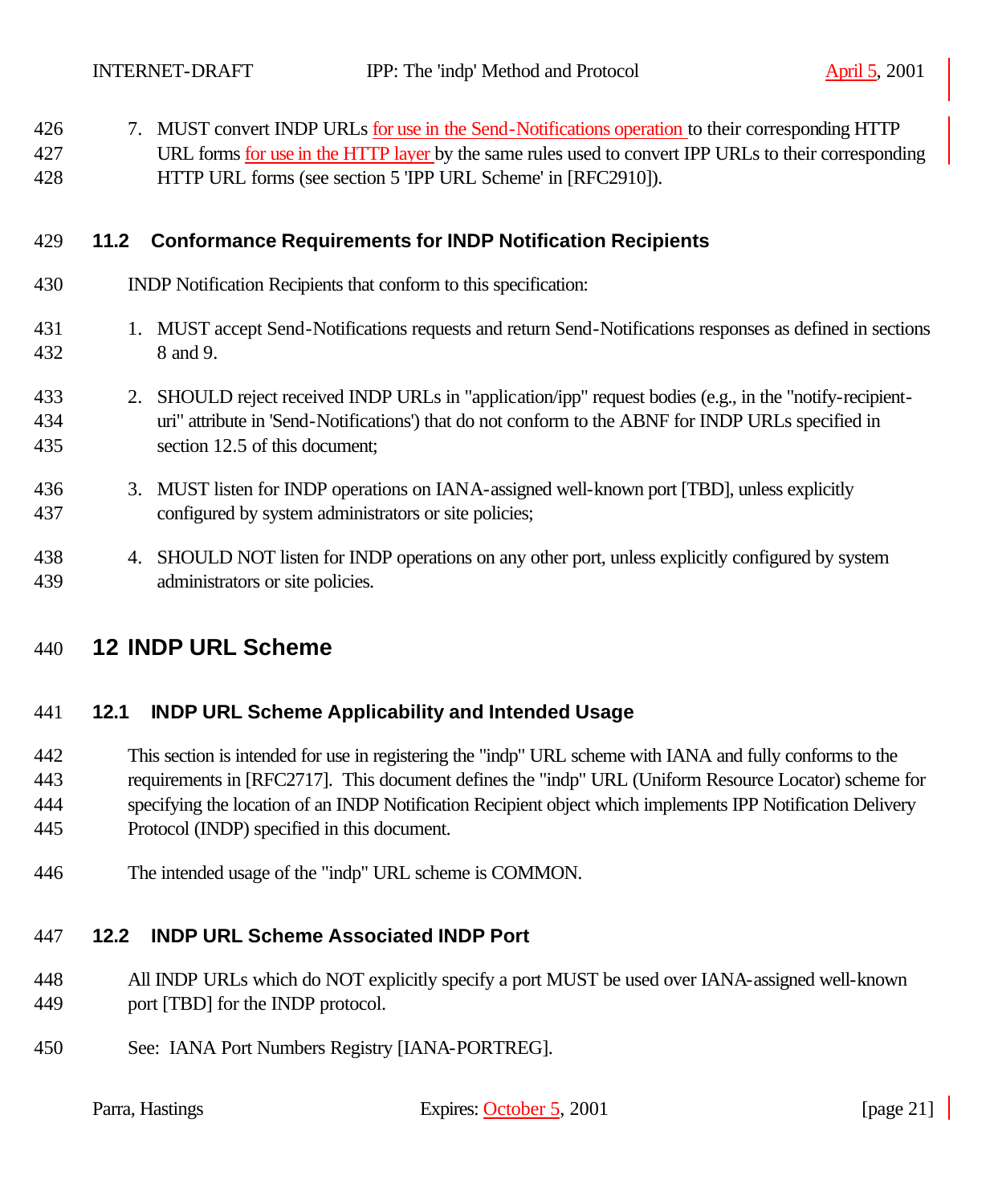### **12.3 INDP URL Scheme Associated MIME Type**

- All INDP protocol operations (requests and responses) MUST be conveyed in an "application/ipp" MIME
- media type as registered in [IANA-MIMEREG]. INDP URLs MUST refer to INDP Notification Recipient
- objects which support this "application/ipp" MIME media type.
- See: IANA MIME Media Types Registry [IANA-MIMEREG].

## **12.4 INDP URL Scheme Character Encoding**

- The INDP URL scheme defined in this document is based on the ABNF for the HTTP URL scheme defined
- in HTTP/1.1 [RFC2616], which is derived from the URI Generic Syntax [RFC2396] and further updated by
- [RFC2732] and [RFC2373] (for IPv6 addresses in URLs). The INDP URL scheme is case-insensitive in the
- 'scheme' and 'host' (host name or host address) part; however the 'abs\_path' part is case-sensitive, as in
- [RFC2396]. Code points outside [US-ASCII] MUST be hex escaped by the mechanism specified in
- [RFC2396].

## **12.5 INDP URL Scheme Syntax in ABNF**

- This section is intended for use in registering the "indp" URL scheme with IANA and fully conforms to the requirements in [RFC2717]. This document defines the "indp" URL (Uniform Resource Locator) scheme for specifying the location of an INDP Notification Recipient object which implements IPP Notification Delivery Protocol (INDP) specified in this document.
- The intended usage of the "indp" URL scheme is COMMON.
- The IPP protocol places a limit of 1023 octets (NOT characters) on the length of a URI (see section 4.1.5 'uri' in [RFC2911]). An INDP Notification Recipient MUST return 'client-error-request-value-too-long' (see section 13.1.4.10 in [RFC2911]) when a URI received in a request is too long.
- Note: INDP Notification Recipients ought to be cautious about depending on URI lengths above 255 bytes, because some older client or proxy implementations might not properly support these lengths.
- INDP URLs MUST be represented in absolute form. Absolute URLs always begin with a scheme name followed by a colon. For definitive information on URL syntax and semantics, see "Uniform Resource Identifiers (URI): Generic Syntax and Semantics" [RFC2396]. This specification adopts the definitions of "port", "host", "abs\_path", and "query" from [RFC2396], as updated by [RFC2732] and [RFC2373] (for IPv6 addresses in URLs).
- The INDP URL scheme syntax in ABNF is as follows:

| Parra, Hastings | Expires: October 5, 2001 | [page $22$ ] |
|-----------------|--------------------------|--------------|
|                 |                          |              |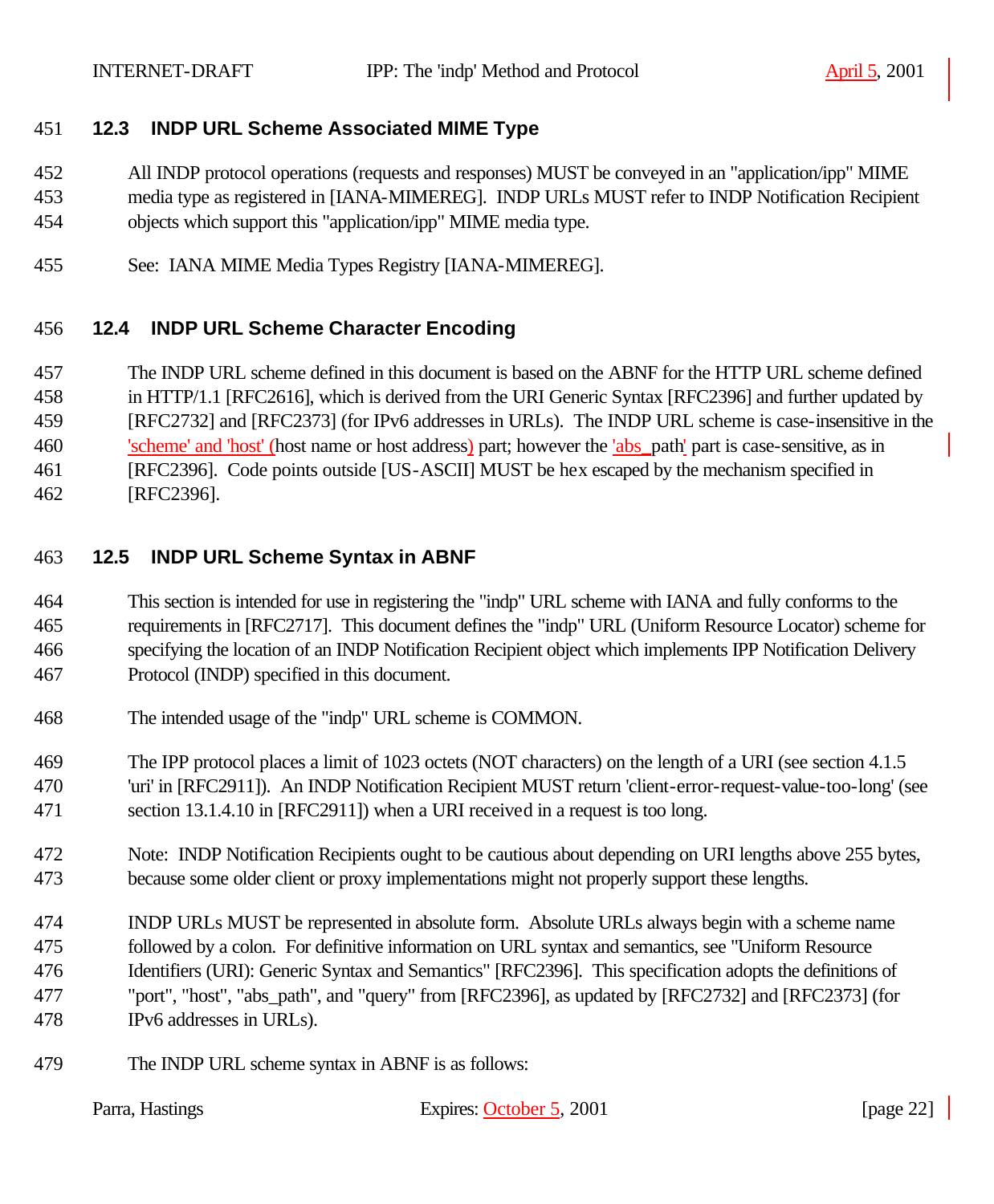| 480<br>481<br>482 | $\lbrack$ $\lbrack$                                             | indp_URL = "indp:" "//" host [ ":" port ] [ abs_path [ "?" query                                              |
|-------------------|-----------------------------------------------------------------|---------------------------------------------------------------------------------------------------------------|
| 483               |                                                                 | If the port is empty or not given, IANA-assigned well-known port [TBD] is assumed. The semantics are that     |
| 484               |                                                                 | the identified resource (see section 5.1.2 of [RFC2616]) is located at the INDP Notification Recipient        |
| 485               |                                                                 | listening for HTTP connections on that port of that host, and the Request-URI for the identified resource is  |
| 486               | 'abs_path'.                                                     |                                                                                                               |
| 487               |                                                                 | Note: The use of IP addresses in URLs SHOULD be avoided whenever possible (see [RFC1900]).                    |
| 488               |                                                                 | If the 'abs_path' is not present in the URL, it MUST be given as "/" when used as a Request-URI for a         |
| 489               |                                                                 | resource (see section 5.1.2 of [RFC2616]). If a proxy receives a host name which is not a fully qualified     |
| 490               |                                                                 | domain name, it MAY add its domain to the host name it received. If a proxy receives a fully qualified domain |
| 491               | name, the proxy MUST NOT change the host name.                  |                                                                                                               |
| 492               | 12.5.1<br><b>INDP URL Examples</b>                              |                                                                                                               |
| 493               |                                                                 | The following are examples of valid INDP URLs for Notification Recipient objects (using DNS host names):      |
| 494               | indp://abc.com                                                  |                                                                                                               |
| 495               | indp://abc.com/listener                                         |                                                                                                               |
| 496               |                                                                 |                                                                                                               |
| 497               |                                                                 | Note: The use of IP addresses in URLs SHOULD be avoided whenever possible (see [RFC1900]).                    |
| 498               | The following literal IPv4 addresses:                           |                                                                                                               |
| 499               | 192.9.5.5                                                       | ; IPv4 address in IPv4 style                                                                                  |
| 500               | 186.7.8.9                                                       | ; IPv4 address in IPv4 style                                                                                  |
| 501               |                                                                 |                                                                                                               |
| 502               | are represented in the following example INDP URLs:             |                                                                                                               |
| 503               | indp://192.9.5.5/listener                                       |                                                                                                               |
| 504               | indp://186.7.8.9/listeners/tom                                  |                                                                                                               |
| 505               |                                                                 |                                                                                                               |
| 506               | The following literal IPv6 addresses (conformant to [RFC2373]): |                                                                                                               |
| 507               | : : 192.9.5.5                                                   | ; IPv4 address in IPv6 style                                                                                  |
| 508               | ::FFFF:129.144.52.38                                            | ; IPv4 address in IPv6 style                                                                                  |
| 509               | 2010:836B:4179::836B:4179                                       | ; IPv6 address per RFC 2373                                                                                   |
| 510               |                                                                 |                                                                                                               |
| 511               | are represented in the following example INDP URLs:             |                                                                                                               |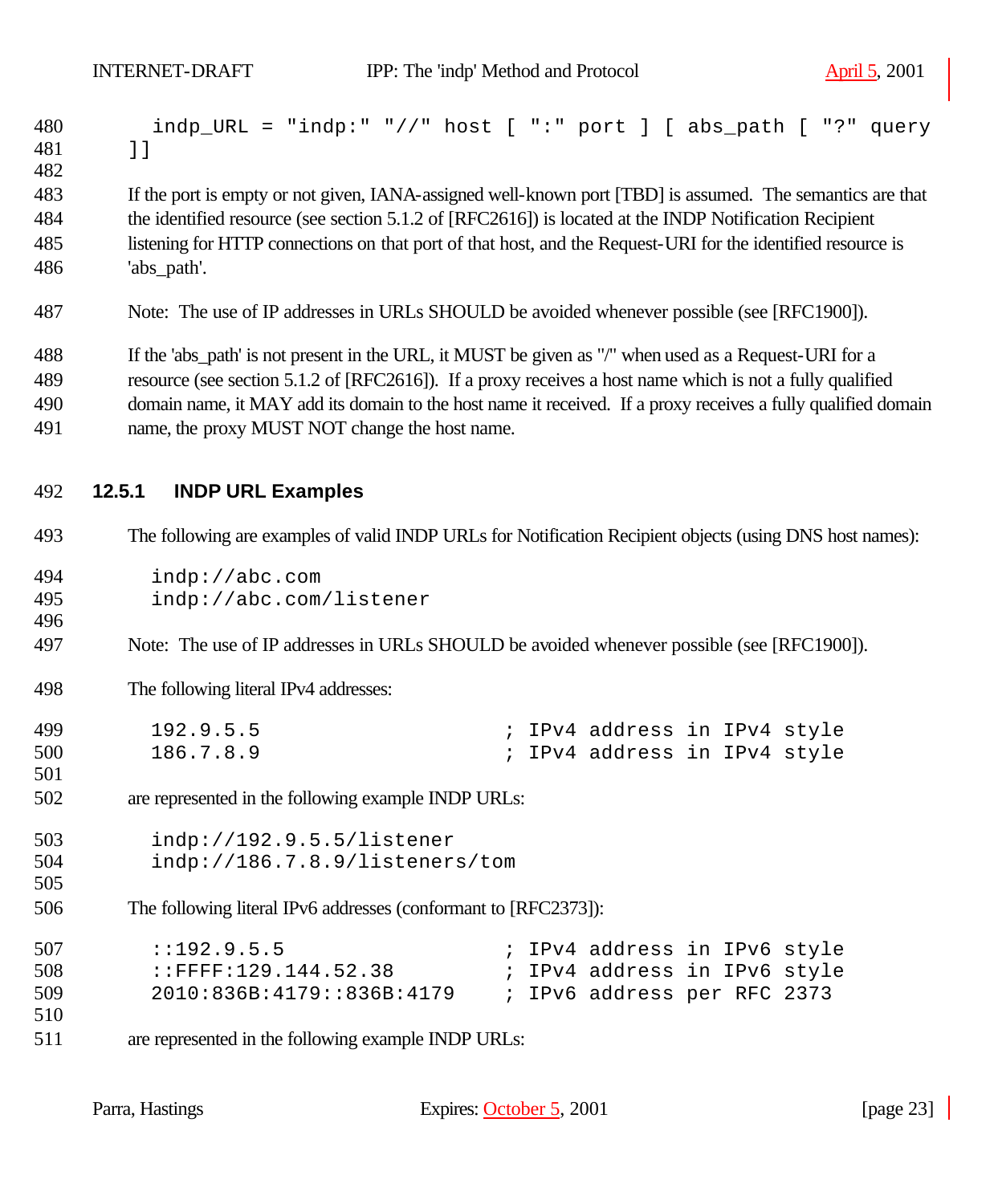| 512<br>513<br>514<br>515 | indp://[::192.9.5.5]/listener<br>indp://[::FFFF:129.144.52.38]/listener<br>indp://[2010:836B:4179::836B:4179]/listeners/tom                                                                                                                                                                    |
|--------------------------|------------------------------------------------------------------------------------------------------------------------------------------------------------------------------------------------------------------------------------------------------------------------------------------------|
| 516                      | <b>INDP URL Comparisons</b><br>12.5.2                                                                                                                                                                                                                                                          |
| 517<br>518<br>519        | When comparing two INDP URLs to decide if they match or not, an INDP Client SHOULD use a case-<br>sensitive octet by octet comparison of the entire URLs the comparer MUST use the same rules as those<br>defined for HTTP URI comparisons in [RFC2616], with these sole following exceptions: |
| 520<br>521               | A port that is empty or not given is MUST be treated as equivalent to the well-known port for that<br>$\bullet$<br>INDP URL (port [TBD]);                                                                                                                                                      |
| 522                      | ? Comparisons of host names MUST be case insensitive;                                                                                                                                                                                                                                          |
| 523                      | ? Comparisons of scheme names MUST be case insensitive;                                                                                                                                                                                                                                        |
| 524                      | ? An empty 'abs_path' is equivalent to an 'abs_path' of "/".                                                                                                                                                                                                                                   |
| 525<br>526               | Characters other than those in the "reserved" and "unsafe" sets (see [RFC2396] and [RFC2732]) are<br>equivalent to their ""%" HEX HEX" encoding.                                                                                                                                               |
| 527                      | For example, the following three URIs are equivalent:                                                                                                                                                                                                                                          |
| 528<br>529<br>530<br>531 | indp://abe.com/~smith/listener<br>indp://ABC.com/%7Esmith/listener<br>indp://ABC.com:/%7esmith/listener                                                                                                                                                                                        |
| 532                      | <b>13 IANA Considerations</b>                                                                                                                                                                                                                                                                  |
| 533                      | IANA is requested to register the indp URL scheme as defined in section 12.                                                                                                                                                                                                                    |
| 534<br>535               | IANA is requested to assign a default system port (less than 1024) for use with the indp URL as defined in<br>section 12.                                                                                                                                                                      |
| 536<br>537               | The rest of this section contains the exact information for IANA to add to the IPP Registries according to the<br>procedures defined in RFC 2911 [RFC2911] section 6.                                                                                                                          |
| 538<br>539               | Note to RFC Editors: Replace RFC NNNN below with the RFC number for this document, so that<br>it accurately reflects the content of the information for the IANA Registry.                                                                                                                     |
|                          |                                                                                                                                                                                                                                                                                                |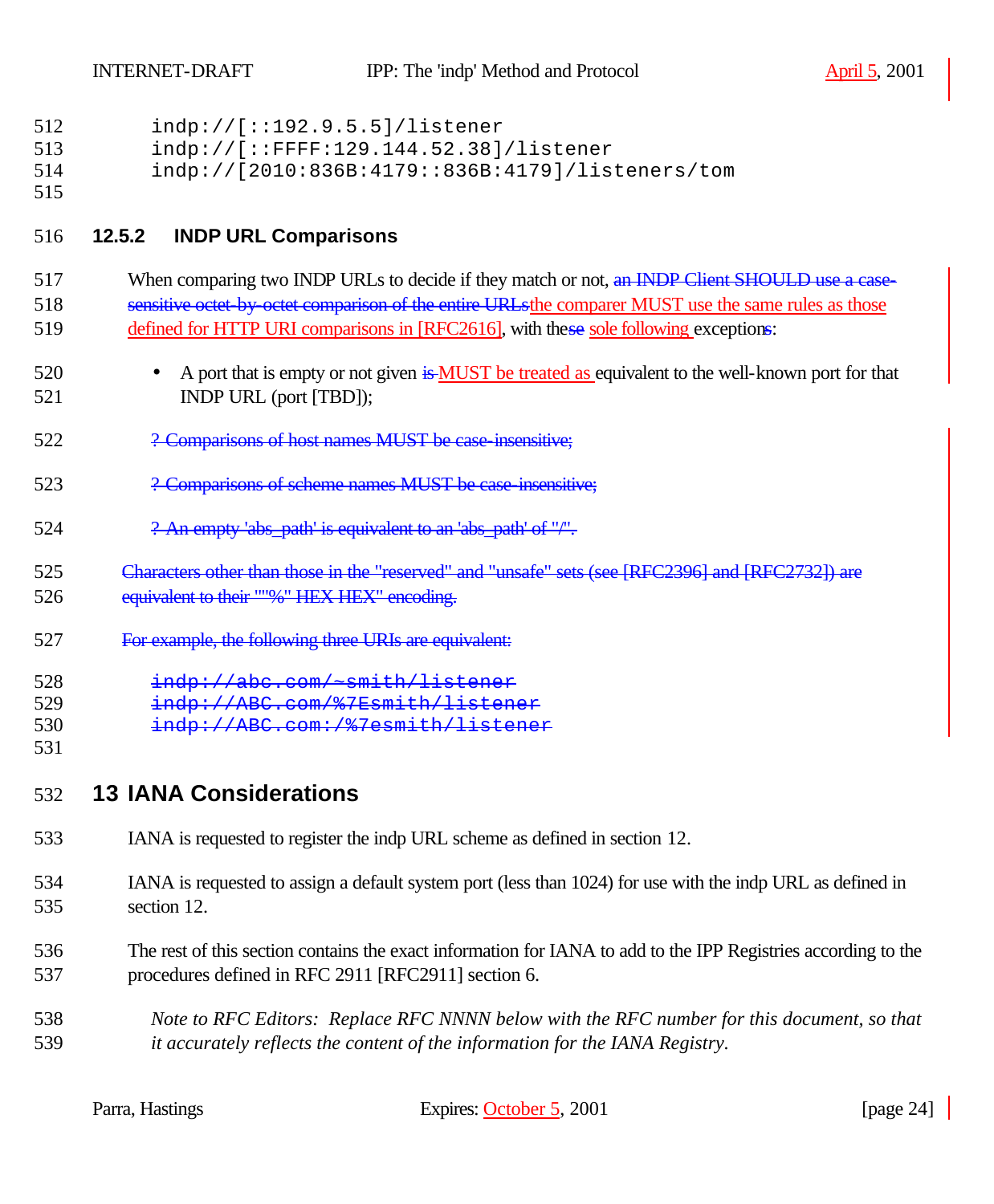| 540               | <b>Operation Registrations</b><br>13.1                                                                                                                                                                |                                                                         |                                       |
|-------------------|-------------------------------------------------------------------------------------------------------------------------------------------------------------------------------------------------------|-------------------------------------------------------------------------|---------------------------------------|
| 541<br>542        | The operations defined in this document will be published by IANA according to the procedures in RFC 2911<br>[RFC2911] section 6.4 with the following path:                                           |                                                                         |                                       |
| 543               | ftp.isi.edu/iana/assignments/ipp/operations/                                                                                                                                                          |                                                                         |                                       |
| 544               | The registry entry will contain the following information:                                                                                                                                            |                                                                         |                                       |
| 545<br>546<br>547 | Operations:<br>Send-Notifications operation                                                                                                                                                           |                                                                         | Section:<br>Ref.<br>8.1<br>RFC NNNN   |
| 548               | 13.2                                                                                                                                                                                                  | <b>Additional values of existing attributes</b>                         |                                       |
| 549               | 13.2.1                                                                                                                                                                                                | Additional values for the "notify-schemes-supported" Printer attribute  |                                       |
| 550<br>551        | The "notify-schemes-supported" uriScheme attribute value defined in this document will be published by<br>IANA according to the procedures in RFC 2911 [RFC2911] section 6.1 with the following path: |                                                                         |                                       |
| 552               | ftp.isi.edu/iana/assignments/ipp/attribute-values/notify-schemes-supported/                                                                                                                           |                                                                         |                                       |
| 553               | The registry entry will contain the following information:                                                                                                                                            |                                                                         |                                       |
| 554<br>555        | indp                                                                                                                                                                                                  |                                                                         | Section:<br>Ref.<br>6.2.1<br>RFC NNNN |
| 556               | 13.2.2                                                                                                                                                                                                | Additional values for the "operations-supported" Printer attribute      |                                       |
| 557<br>558        | The "operations-supported" type2 enum attribute value defined in this document will be published by IANA<br>according to the procedures in RFC 2911 [RFC2911] section 6.1 with the following path:    |                                                                         |                                       |
| 559               |                                                                                                                                                                                                       | ftp.isi.edu/iana/assignments/ipp/attribute-values/operations-supported/ |                                       |
| 560               | The registry entry will contain the following information:                                                                                                                                            |                                                                         |                                       |
| 561<br>562        | Send-Notifications                                                                                                                                                                                    | Value<br>0x001D                                                         | Section:<br>Ref.<br>6.2.1<br>RFC NNNN |
| 563               | <b>Status code Registrations</b><br>13.3                                                                                                                                                              |                                                                         |                                       |
| 564<br>565        | The status codes defined in this document will be published by IANA according to the procedures in RFC<br>2911 [RFC2911] section 6.6 with the following path:                                         |                                                                         |                                       |
|                   | Parra, Hastings                                                                                                                                                                                       | Expires: October 5, 2001                                                | [page $25$ ]                          |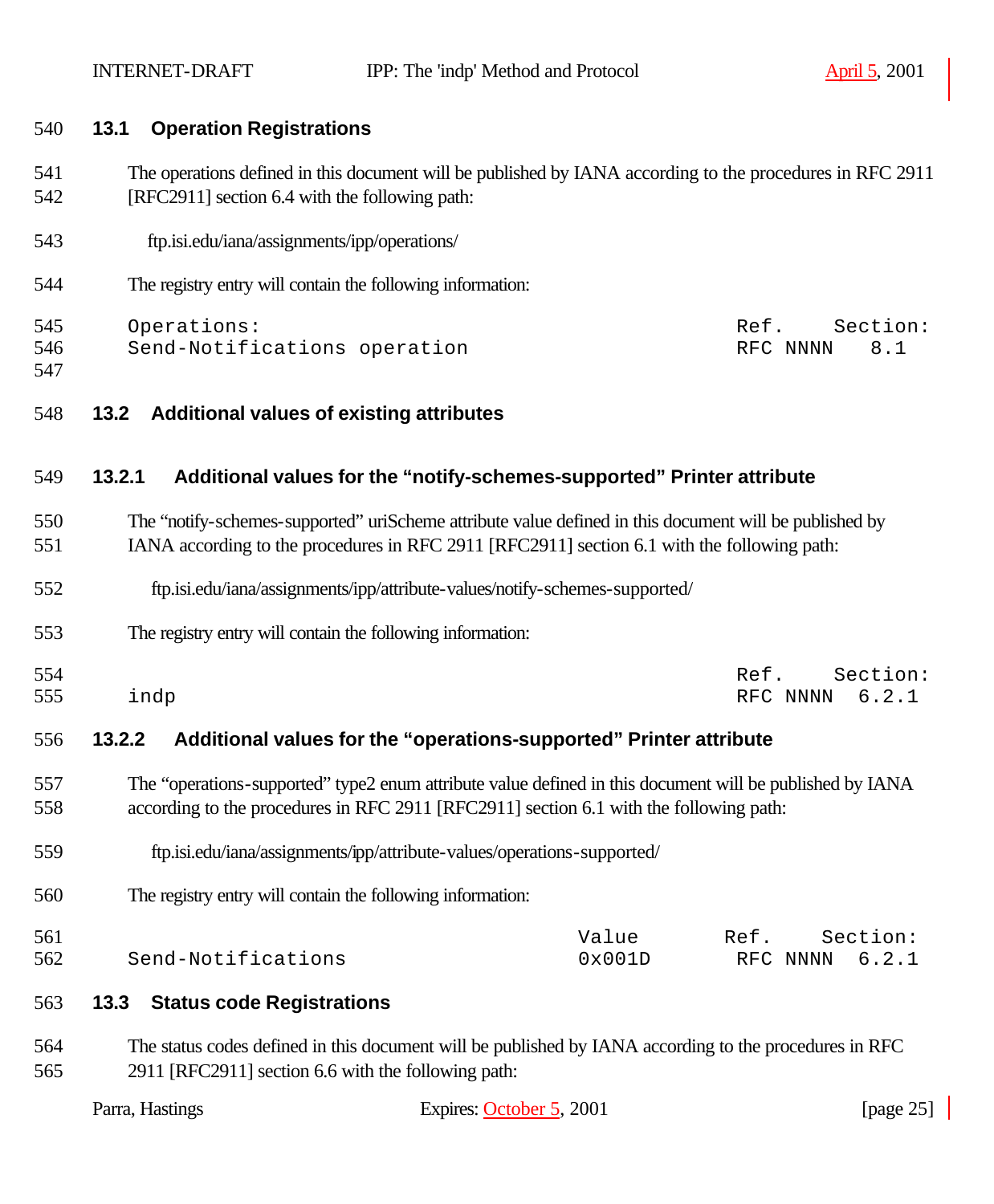INTERNET-DRAFT IPP: The 'indp' Method and Protocol April 5, 2001

```
566 ftp.isi.edu/iana/assignments/ipp/status-codes/
```
The registry entry will contain the following information:

```
568 Status codes: Ref. Section:
569 successful-ok-ignored-notifications (0x0004) RFC NNNN 9.1.1
570 client-error-ignored-all-notifications (0x0416) RFC NNNN 9.1.2
```

```
571
```
# **14 Internationalization Considerations**

 When the client requests Human Consumable form by supplying the "notify-text-format" operation attribute (see [ipp-ntfy]), the IPP Printer (or any Notification Service that the IPP Printer might be configured to use) supplies and localizes the text value of the "human-readable-report" attribute in the Notification according to the charset and natural language requested in the notification subscription.

# **15 Security Considerations**

 The IPP Model and Semantics document [RFC2911] discusses high level security requirements (Client Authentication, Server Authentication and Operation Privacy). Client Authentication is the mechanism by which the client proves its identity to the server in a secure manner. Server Authentication is the mechanism by which the server proves its identity to the client in a secure manner. Operation Privacy is defined as a mechanism for protecting operations from eavesdropping.

 The Notification Recipient can cancel unwanted Subscriptions created by other parties without having to be the owner of the subscription by returning the 'successful-ok-but-cancel-subscription' status code in the Send-Notifications response returned to the Printer.

### **15.1 Security Conformance**

- Printers (client) MAY support Digest Authentication [RFC2617]. If Digest Authentication is supported, then MD5 and MD5-sess MUST be supported, but the Message Integrity feature NEED NOT be supported.
- Notification Recipient (server) MAY support Digest Authentication [RFC2617]. If Digest Authentication is supported, then MD5 and MD5-sess MUST be supported, but the Message Integrity feature NEED NOT be supported.
- Notification Recipients MAY support TLS for client authentication, server authentication and operation
- privacy. If a Notification Recipient supports TLS, it MUST support the
- 594 TLS DHE DSS WITH 3DES EDE CBC SHA cipher suite as mandated by RFC 2246 [RFC2246]. All

|  | arra, Hastings |  |
|--|----------------|--|
|--|----------------|--|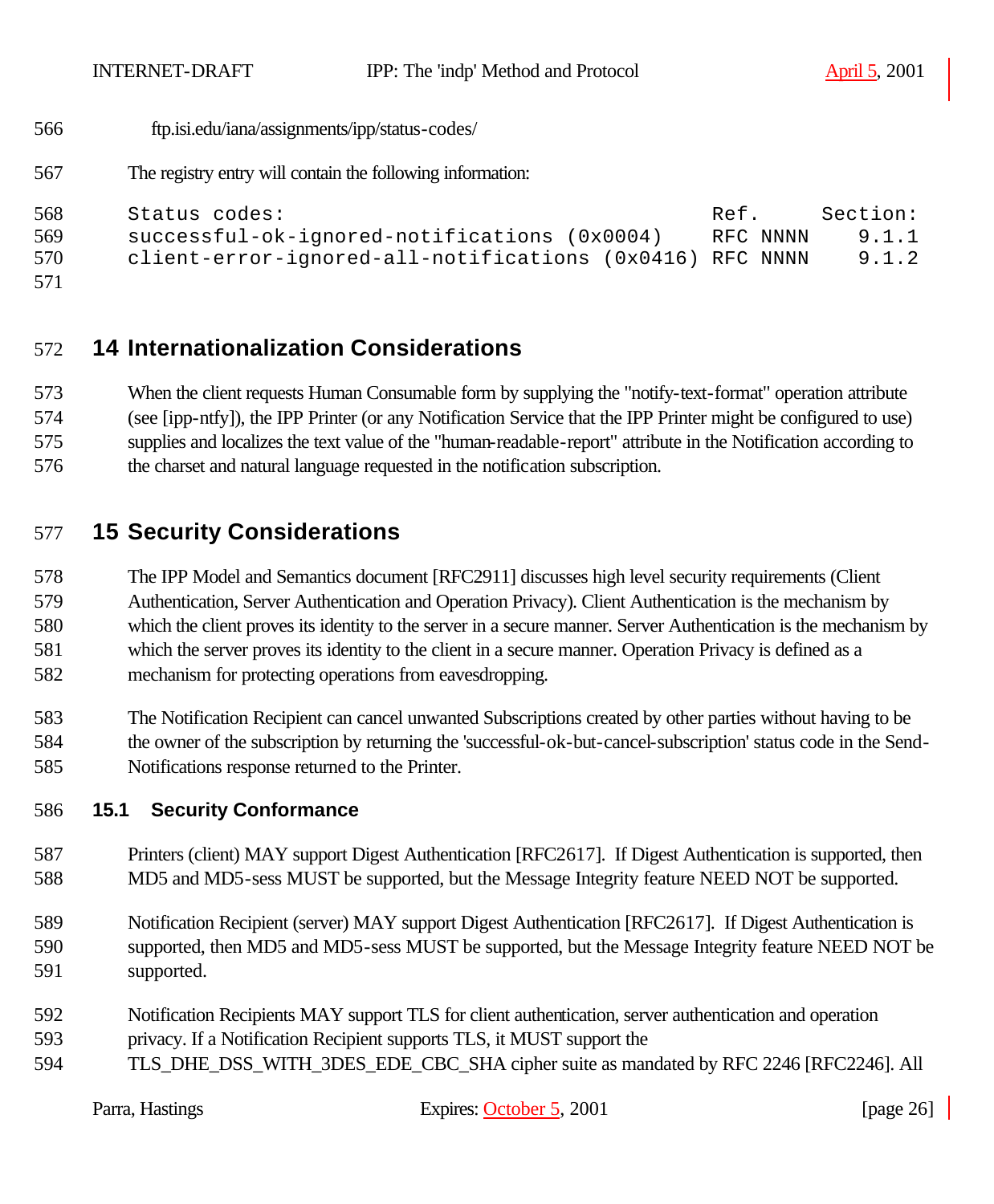| 595 | other cipher suites are OPTIONAL. Notification recipients MAY support Basic Authentication (described in   |
|-----|------------------------------------------------------------------------------------------------------------|
| 596 | HTTP/1.1 [RFC2616]) for client authentication if the channel is secure. TLS with the above mandated cipher |
| 597 | suite can provide such a secure channel.                                                                   |

# **16 References**

| 600 | $[$ ipp- $\ddot{u}$ g]                                                                                                                    |
|-----|-------------------------------------------------------------------------------------------------------------------------------------------|
| 601 | Hastings, T., Manros, C., Kugler, K., Holst H., Zehler, P., "Internet Printing Protocol/1.1: draft-ietf-ipp-                              |
| 602 | implementers-guide-v11-02.txt, work in progress, January 25, 2001                                                                         |
| 603 | [ipp-ntfy]                                                                                                                                |
| 604 | Isaacson, S., Martin, J., deBry, R., Hastings, T., Shepherd, M., Bergman, R., "Internet Printing                                          |
| 605 | Protocol/1.1: IPP Event Notification Specification", <draft-ietf-ipp-not-spec-06.txt>, January 24, 2001.</draft-ietf-ipp-not-spec-06.txt> |
| 606 | [IANA-MIMEREG]                                                                                                                            |
| 607 | IANA MIME Media Types Registry. ftp://ftp.isi.edu/in-notes/iana/assignments/media-types/                                                  |
| 608 | [IANA-PORTREG]                                                                                                                            |
| 609 | IANA Port Numbers Registry. ftp://ftp.isi.edu/in-notes/iana/assignments/port-numbers                                                      |
| 610 | [RFC1900]                                                                                                                                 |
| 611 | B. Carpenter, Y. Rekhter. Renumbering Needs Work, RFC 1900, February 1996.                                                                |
| 612 | [RFC2026]                                                                                                                                 |
| 613 | S. Bradner, "The Internet Standards Process -- Revision 3", RFC 2026, October 1996.                                                       |
| 614 | [RFC2373]                                                                                                                                 |
| 615 | R. Hinden, S. Deering. IP Version 6 Addressing Architecture, RFC 2373, July 1998.                                                         |
| 616 | [RFC2396]                                                                                                                                 |
| 617 | Berners-Lee, T. et al. Uniform Resource Identifiers (URI): Generic Syntax, RFC 2396, August 1998                                          |
| 618 | [RFC2565]                                                                                                                                 |
| 619 | Herriot, R., Butler, S., Moore, P., and R. Turner, "Internet Printing Protocol/1.0: Encoding and Transport",                              |
| 620 | RFC 2565, April 1999.                                                                                                                     |
| 621 | [RFC2566]                                                                                                                                 |
| 622 | R. deBry, T. Hastings, R. Herriot, S. Isaacson, and P. Powell, "Internet Printing Protocol/1.0: Model and                                 |
| 623 | Semantics", RFC 2566, April 1999.                                                                                                         |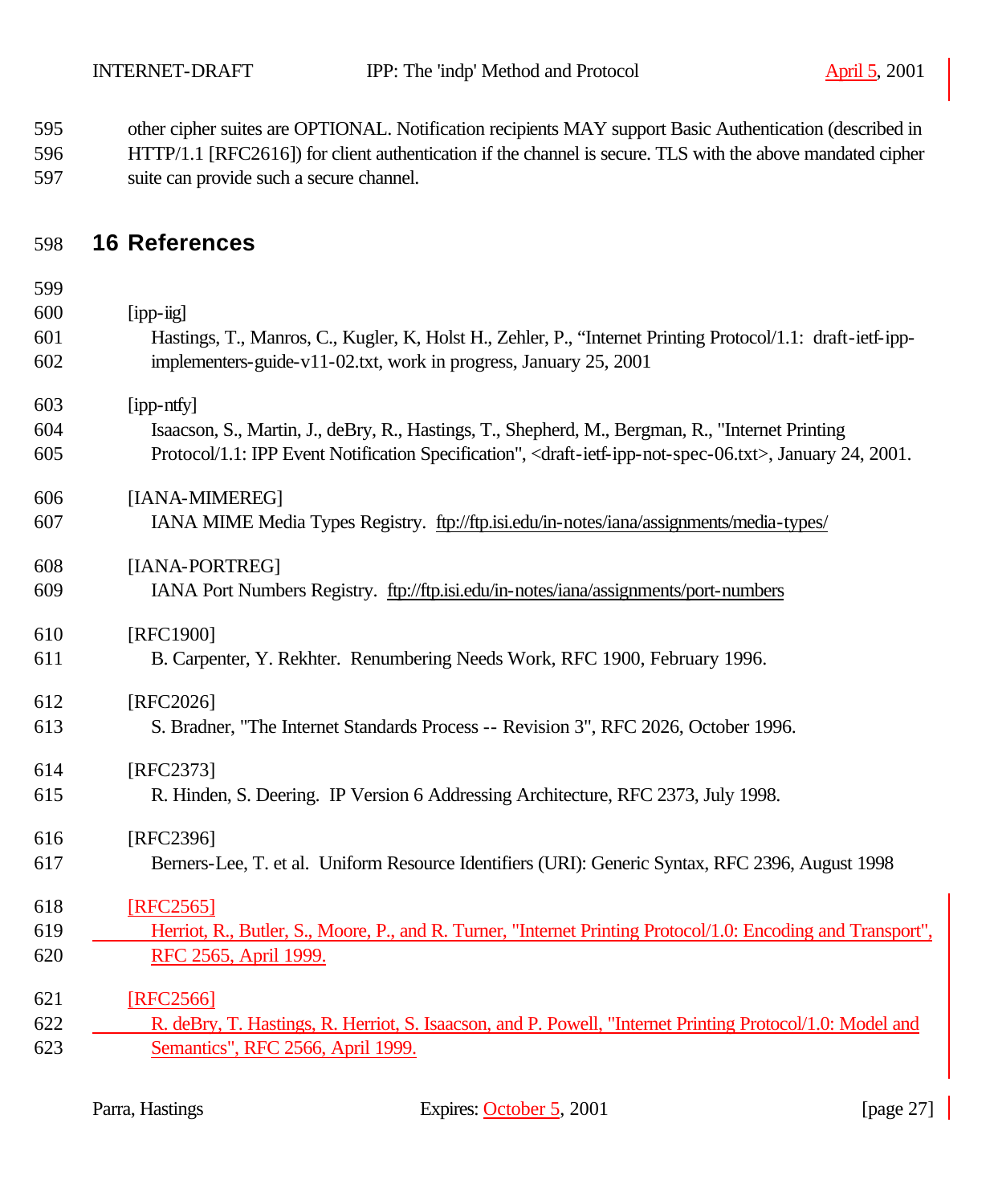| 624 | [RFC2567]                                                                                                |
|-----|----------------------------------------------------------------------------------------------------------|
| 625 | Wright, D., "Design Goals for an Internet Printing Protocol", RFC 2567, April 1999.                      |
| 626 | [RFC2568]                                                                                                |
| 627 | Zilles, S., "Rationale for the Structure and Model and Protocol for the Internet Printing Protocol", RFC |
| 628 | 2568, April 1999.                                                                                        |
| 629 | [RFC2569]                                                                                                |
| 630 | Herriot, R., Hastings, T., Jacobs, N., Martin, J., "Mapping between LPD and IPP Protocols", RFC 2569,    |
| 631 | <b>April 1999.</b>                                                                                       |
| 632 | [RFC2616]                                                                                                |
| 633 | R. Fielding, J. Gettys, J. Mogul, H. Frystyk, L. Masinter, P. Leach, T. Berners-Lee, "Hypertext Transfer |
| 634 | Protocol - HTTP/1.1", RFC 2616, June 1999.                                                               |
| 635 | [RFC2617]                                                                                                |
| 636 | J. Franks, P. Hallam-Baker, J. Hostetler, S. Lawrence, P. Leach, A. Luotonen, L. Stewart, "HTTP          |
| 637 | Authentication: Basic and Digest Access Authentication", RFC 2617, June 1999.                            |
| 638 | [RFC2717]                                                                                                |
| 639 | R. Petke and I. King, "Registration Procedures for URL Scheme Names", RFC 2717, November 1999.           |
| 640 | [RFC2732]                                                                                                |
| 641 | R. Hinden, B. Carpenter, L. Masinter. Format for Literal IPv6 Addresses in URL's, RFC 2732,              |
| 642 | December 1999.                                                                                           |
| 643 | [RFC2910]                                                                                                |
| 644 | Herriot, R., Butler, S., Moore, P., Tuner, R., "Internet Printing Protocol/1.1: Encoding and Transport", |
| 645 | RFC 2910, September 2001.                                                                                |
| 646 | [RFC2911]                                                                                                |
| 647 | R. deBry, T. Hastings, R. Herriot, S. Isaacson, P. Powell, "Internet Printing Protocol/1.1: Model and    |
| 648 | Semantics", RFC 2911, September 2001.                                                                    |
|     |                                                                                                          |

# **17 Author's Addresses**

- Hugo Parra
- Novell, Inc.
- 1800 South Novell Place
- Provo, UT 84606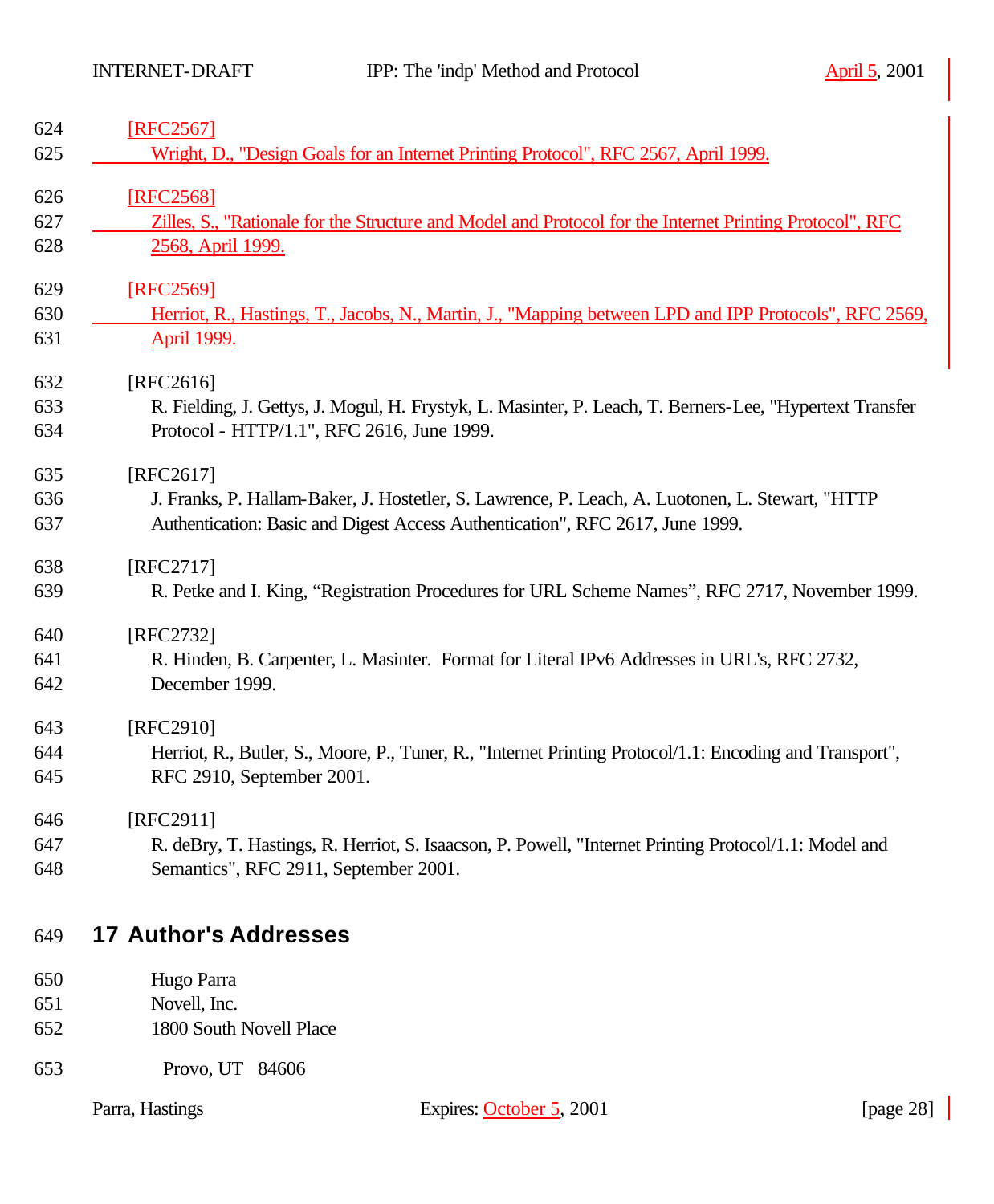| 654 |                     |
|-----|---------------------|
| 655 | Phone: 801-861-3307 |
|     |                     |

- Fax: 801-861-2517
- e-mail: hparra@novell.com
- Tom Hastings
- Xerox Corporation
- 737 Hawaii St. ESAE 231
- El Segundo, CA 90245
- 
- Phone: 310-333-6413
- Fax: 310-333-5514
- e-mail: hastings@cp10.es.xerox.com
- 

# **18 Summary of Base IPP documents**

- The full set of base IPP documents includes:
- Design Goals for an Internet Printing Protocol [RFC2567]
- Rationale for the Structure and Model and Protocol for the Internet Printing Protocol [RFC2568]
- Internet Printing Protocol/1.1: Model and Semantics [RFC2911]
- Internet Printing Protocol/1.1: Encoding and Transport [RFC2910]
- Internet Printing Protocol/1.1: Implementer's Guide [ipp-iig]
- Mapping between LPD and IPP Protocols [RFC2569]
- Internet Printing Protocol (IPP): IPP Event Notification Specification [ipp-ntfy]
- The "Design Goals for an Internet Printing Protocol" document takes a broad look at distributed printing
- functionality, and it enumerates real-life scenarios that help to clarify the features that need to be included in a printing protocol for the Internet. It identifies requirements for three types of users: end users, operators, and
- administrators. It calls out a subset of end user requirements that are satisfied in IPP/1.0 [RFC2566,
- 682 RFC2565]. A few OPTIONAL operator operations have been added to IPP/1.1 [RFC2911, RFC2910].
- The "Rationale for the Structure and Model and Protocol for the Internet Printing Protocol" document describes IPP from a high level view, defines a roadmap for the various documents that form the suite of IPP specification documents, and gives background and rationale for the IETF working group's major decisions.
- The "Internet Printing Protocol/1.1: Model and Semantics" document describes a simplified model with abstract objects, their attributes, and their operations that are independent of encoding and transport. It introduces a Printer and a Job object. The Job object optionally supports multiple documents per Job. It also addresses security, internationalization, and directory issues.

| Parra, Hastings | Expires: October 5, 2001 | [page $29$ ] |
|-----------------|--------------------------|--------------|
|                 |                          |              |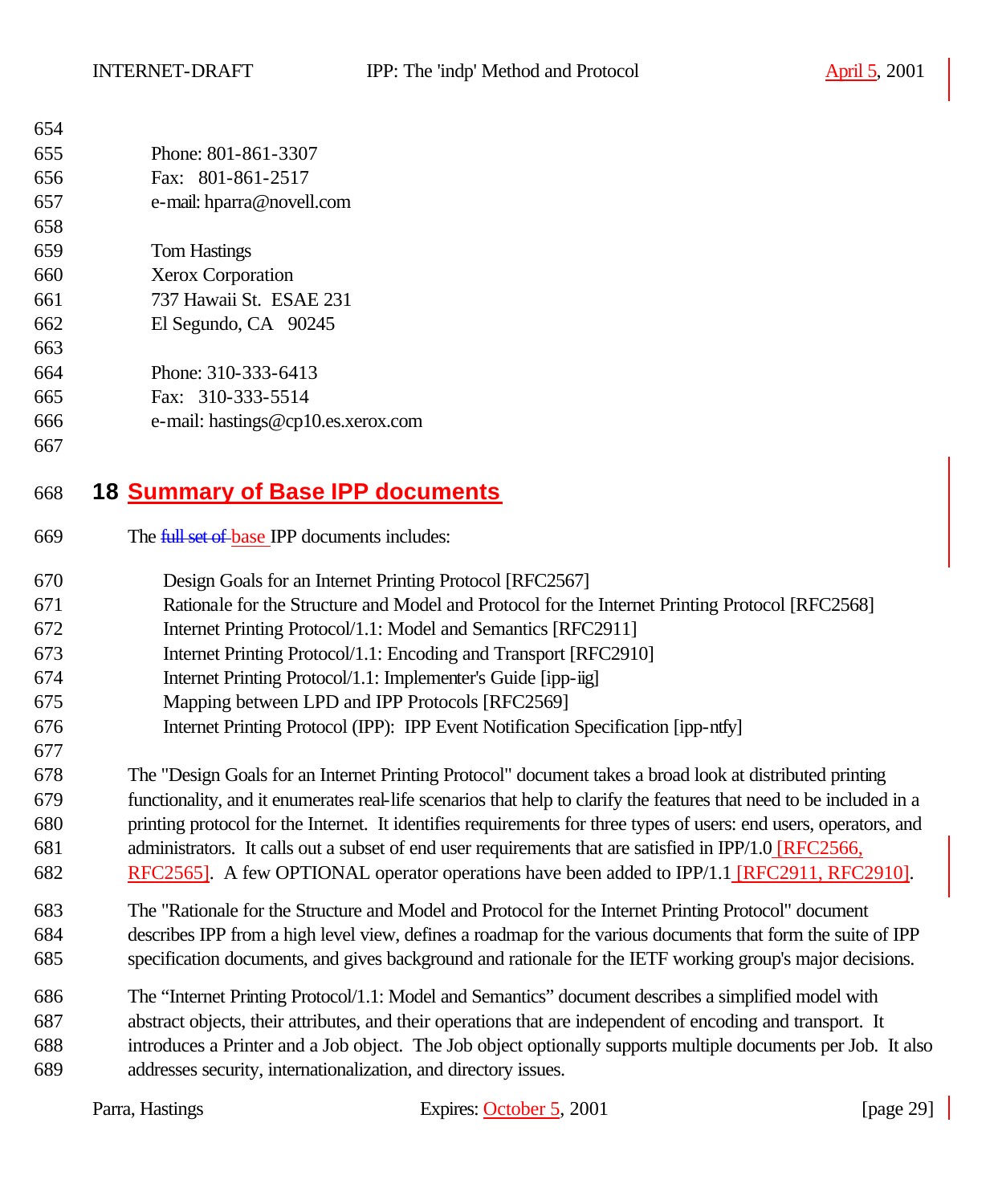The "Internet Printing Protocol/1.1: Encoding and Transport" document is a formal mapping of the abstract operations and attributes defined in the model document onto HTTP/1.1 [RFC2616]. It defines the encoding rules for a new Internet MIME media type called "application/ipp". This document also defines the rules for transporting a message body over HTTP whose Content-Type is "application/ipp". This document defines a 694 newthe 'ipp' scheme named 'ipp' for identifying IPP printers and jobs.

 The "Internet Printing Protocol/1.1: Implementer's Guide" document gives insight and advice to implementers of IPP clients and IPP objects. It is intended to help them understand IPP/1.1 and some of the considerations that may assist them in the design of their client and/or IPP object implementations. For example, a typical order of processing requests is given, including error checking. Motivation for some of the specification decisions is also included.

 The "Mapping between LPD and IPP Protocols" document gives some advice to implementers of gateways between IPP and LPD (Line Printer Daemon) implementations.

 The "Internet Printing Protocol (IPP): IPP Event Notification Specification" document defines an extension to IPP/1.0 [RFC2566, RFC2565] and IPP/1.1 [RFC2911, RFC2910]. This extension allows a client to subscribe to printing related Events by creating a *Subscription Object* and defines the semantics for delivering asynchronous *Event Notifications* to the specified *Notification Recipient* via a specified *Delivery Method* (i.e., protocols) defined in (separate) Delivery Method documentsthe semantics for Subscription Creation Operations and the requirements for other Delivery Method documents to define a Delivery Method to carry an Event Notifications to a Notification Recipient.

# **19 Full Copyright Statement**

Copyright (C) The Internet Society (2001). All Rights Reserved.

 This document and translations of it may be copied and furnished to others, and derivative works that comment on or otherwise explain it or assist in its implementation may be prepared, copied, published and distributed, in whole or in part, without restriction of any kind, provided that the above copyright notice and this paragraph are included on all such copies and derivative works. However, this document itself may not be modified in any way, such as by removing the copyright notice or references to the Internet Society or other Internet organizations, except as needed for the purpose of developing Internet standards in which case the procedures for copyrights defined in the Internet Standards process must be followed, or as required to translate it into languages other than English.

- The limited permissions granted above are perpetual and will not be revoked by the Internet Society or its successors or assigns.
- This document and the information contained herein is provided on an "AS IS" basis and THE INTERNET SOCIETY AND THE INTERNET ENGINEERING TASK FORCE DISCLAIMS ALL WARRANTIES,